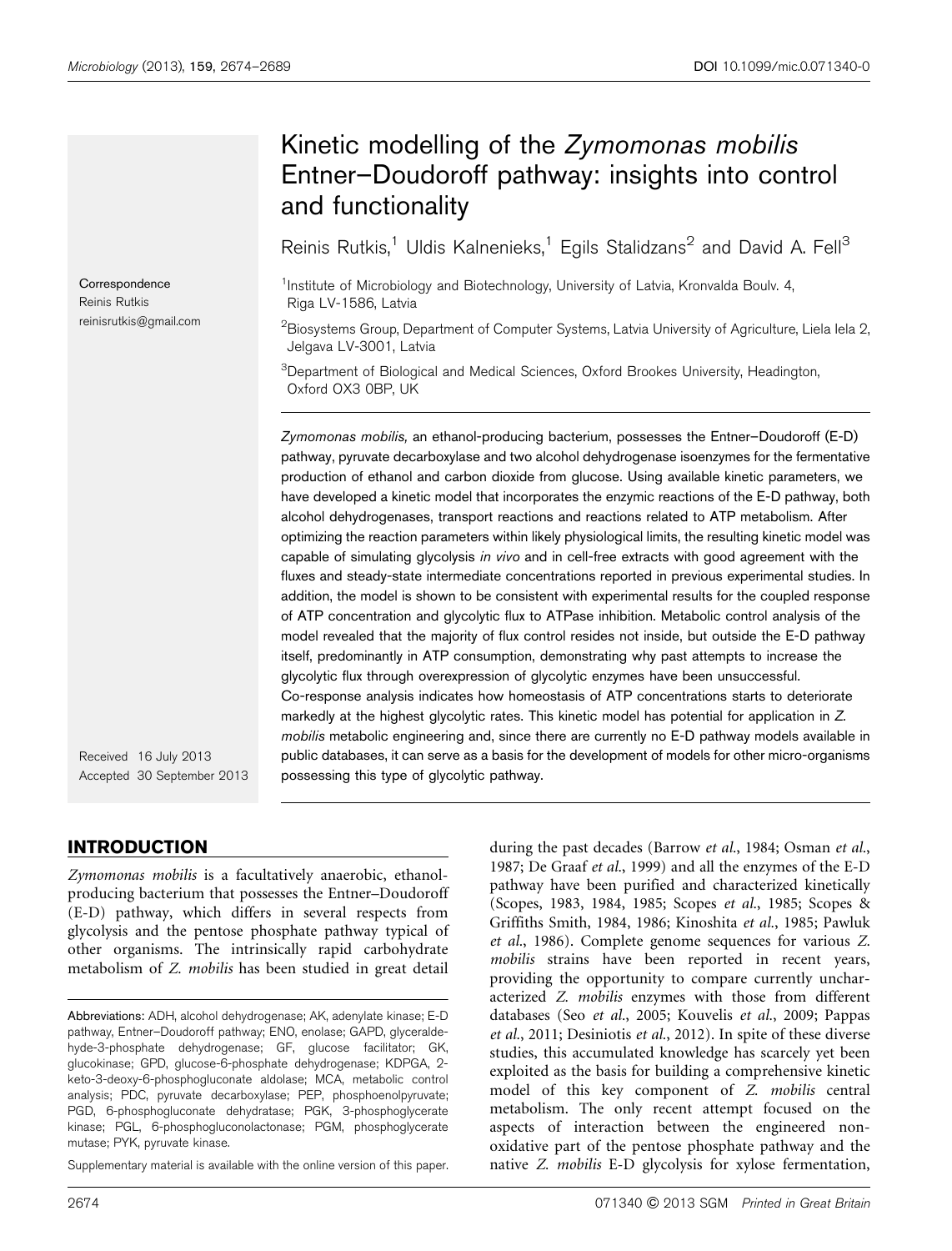<span id="page-1-0"></span>assuming constant intracellular concentrations of the essential metabolic cofactors ADP, ATP,  $NAD(P)^+$  and NAD(P)H [\(Altintas](#page-14-0) et al., 2006). Whilst such a simplification certainly reduces model complexity, since the E-D pathway itself is a major component of ATP and NAD(P)(H) turnover, this assumption of their constant concentrations significantly limits applicability of the model. In order to investigate interactions between the various ATP consumption reactions and the E-D pathway, a generalized ATP-consuming reaction has been introduced into the E-D



Fig. 1. Reactions included in the model of the E-D glucose utilization pathway. The numbered enzymes in these pathways are: (1) glucose facilitator (GF); (2) glucokinase (GK); (3) glucose-6-phosphate dehydrogenase (GPD); (4) 6-phosphogluconolactonase (PGL); (5) 6-phosphogluconate dehydratase (PGD); (6) 2-keto-3-deoxy-6-phosphogluconate aldolase (KDPGA); (7) glyceraldehyde-3-phosphate dehydrogenase (GAPD); (8) 3-phosphoglycerate kinase (PGK); (9) phosphoglycerate mutase (PGM); (10) enolase (ENO); (11) pyruvate kinase (PYK); (12) pyruvate decarboxylase (PDC); (13) alcohol dehydrogenase (ADH); (14) ATP-consuming reactions (ATPcons); (15) adenylate kinase (AK); (16) ethanol export (ETOHexp). Other abbreviations are defined in Table S1.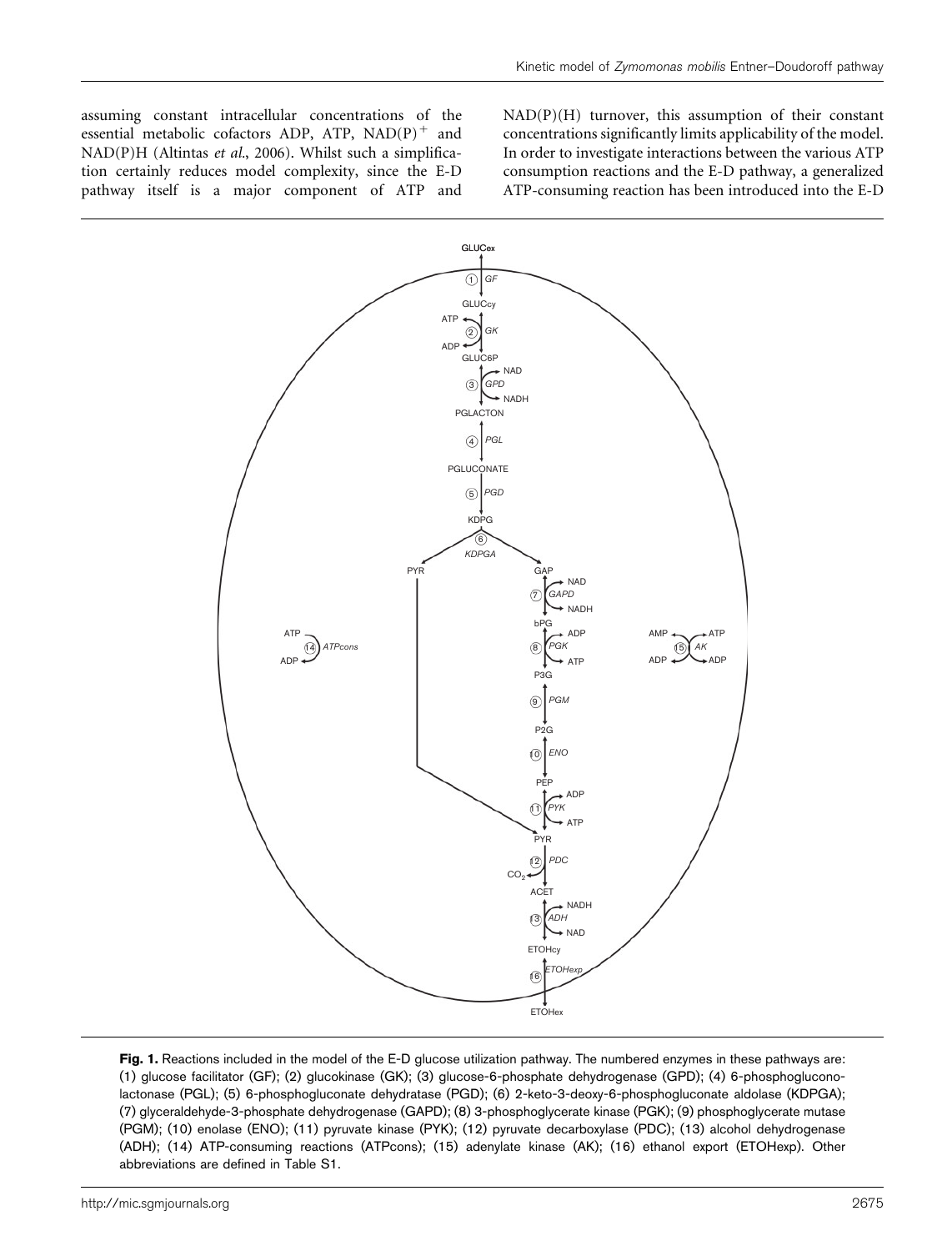## <span id="page-2-0"></span>Table 1. Rate equations used in this study

The reaction numbers correspond to those depicted in [Fig. 1](#page-1-0).

| No.            | Reaction          | Rate equation                                                                                                                                                                                                                                                                                                                                                                 |
|----------------|-------------------|-------------------------------------------------------------------------------------------------------------------------------------------------------------------------------------------------------------------------------------------------------------------------------------------------------------------------------------------------------------------------------|
| -1             |                   | $v_{GF} = \begin{array}{c} \frac{V_f}{K_{mGLUC_{ex}}}\left(GLUC_{ex} - \frac{GLUC_{cy}}{K_{sq}}\right) \\ 1 + \frac{GLUC_{ex}}{K_{mGLUC_{ex}}}\left(\frac{GLUC_{g}}{K_{mGLUC_{rg}}} \right) \end{array}$                                                                                                                                                                      |
| 2              | $v_{GK}$ =        | $\frac{V_f}{K_{mGLUCg}} * K_{mATP} * \left(1 + \frac{GLUC6P}{K_{cor}}\right)^{n} \left(GLUC_g * ATP - \frac{GLUC6P * ADP}{K_q}\right)$<br>$1+\frac{GLUC_{\eta}}{K_{sGLUC\eta}}+\frac{GLUC6P}{K_{sGLUC6P}}*\left[1+\frac{ATP}{K_{mATP}}*\left(1+\frac{GLUC6P}{K_{mATP}}\right)^{+}\frac{ADP}{K_{mdDP}}\right]$                                                                 |
| 3              | $v_{GPD}$ =       | $V_{j} * \frac{GLUC6P}{K_{mGLUC6P}} * \frac{NAD}{K_{mNAD} * \left(1 + \frac{ATP}{K}\right)} * \left(1 - \frac{PGLACTON^*NADH}{GLUC6P * NAD^*K_{\eta}}\right) *$                                                                                                                                                                                                               |
|                |                   | $\left(\frac{1+\left(\frac{PEP}{K_{BEP}}\right)}{1+\sigma^{4b}\left(\frac{PEP}{K}\right)}\right)^{4} + \frac{1+\sigma^{2b}\left(\frac{PEP}{K_{BEP}}\right)}{1+\sigma^{4b}\left(\frac{PEP}{K}\right)^{b}}\right)$                                                                                                                                                              |
|                |                   | $\left(\frac{GLUC6P}{K_{mGLUC6P}}+\frac{PGLACTON}{K_{nKGLACTON}}\right)^{k-1}*\left(\frac{NAD}{K_{mNAD}*\left(1+\frac{ATP}{\nu}\right)}+\frac{NADH}{K_{mNABH}}\right)$                                                                                                                                                                                                        |
|                |                   | $\left  \frac{NAD}{K_{mNAD}*}\left 1+\frac{ATP}{K}\right ^{2}} + \frac{NADH}{K_{mNAD*}}\right  \left +\left(\frac{GLUC6P}{K_{mGLUC6P}}+\frac{PGLACTON}{K_{mPGLACTON}}\right)^{4}*\left \frac{NAD}{K_{mNAD}*}\left(1+\frac{ATP}{K}\right)^{2}} + \frac{NADH}{K_{mNAD*}}\right ^{2}$                                                                                            |
| $\overline{4}$ | $\nu_{PGL} =$     | $\begin{aligned} \begin{array}{c} V_f \\ \hline \\ K_{\pi FGLACTON^*} \end{array} & \left( 1 + \frac{GLUC\&P}{K_{GCLUC\&P}} \right)^* \left( \begin{array}{c} PGLACTON- \frac{PGLUCONATE}{K_\gamma} \\ \hline \\ 1 + \frac{PGLACTON}{K_{\pi FGLACTON^*} \left( 1 + \frac{GLUC\&P}{K_{\pi FGLUCONATE}} \right)} \end{array} \right) \end{aligned}$                             |
| 5              | $v_{PGD}$ =       | $V_f*\frac{PGLUCONATE}{K_{\rm aPGLUCONATE}}\Bigg[1+\frac{P3G}{K_{\rm aPSG}}\Bigg]$<br>PGLUCONATE                                                                                                                                                                                                                                                                              |
| 6              | $\nu_{KDPGA}$ $=$ | $\begin{aligned} +\frac{1}{K_{\text{wPGLUCONATE}}} &\left(1+\frac{PG}{K_{\text{P3G}}}\right)\\ &\frac{V_f*KDPG}{K_{\text{wKDFC}}} -\frac{V_f*GAP*PYR}{K_{\text{wKDFC}}}\\ \frac{K_{\text{wKDFC}}}{1+\frac{KDPG}{K_{\text{wKDFC}}}+\frac{PNR}{K_{\text{wGAP}}}+\frac{KDPG*GAP}{K_{\text{wKDFC}}*K_{\text{GAP}}}+\frac{PYR*GAP}{K_{\text{wFPR}}*K_{\text{wGAP}}} \end{aligned}$ |
| 7              |                   | $v_{GAPD} = \begin{array}{c} \frac{V_f}{K_{mGAP}*K_{mNdD}} * \left( \begin{array}{c} \text{G}AP * NAD - \frac{bPG * NADH}{K_q} \\ \text{G} \end{array} \right) \\ \hline \left( 1 + \frac{GAP}{K_{mGAP}} + \frac{bPG}{K_{mNdQ}} \right) * \left( 1 + \frac{NAD}{K_{mNdD}} + \frac{NADH}{K_{mNdDH}} \right) \end{array}$                                                       |
| 8              |                   | $v_{PGK} = \begin{array}{cc} & V_f & \\ \hline & K_{m\delta PG}*K_{m\delta D P} \end{array} \begin{array}{c} \ast \left(bPG*ADP-\frac{P3G*ATP}{K_q}\right) \\ \hline & K_{\gamma} & \\ \hline \left(1+\frac{bPG}{K_{m\delta PG}}+\frac{P3G}{K_{m\delta T G}}\right)\ast\left(1+\frac{ADP}{K_{m\delta D P}}+\frac{ATP}{K_{m\delta T P}}\right) \end{array}$                    |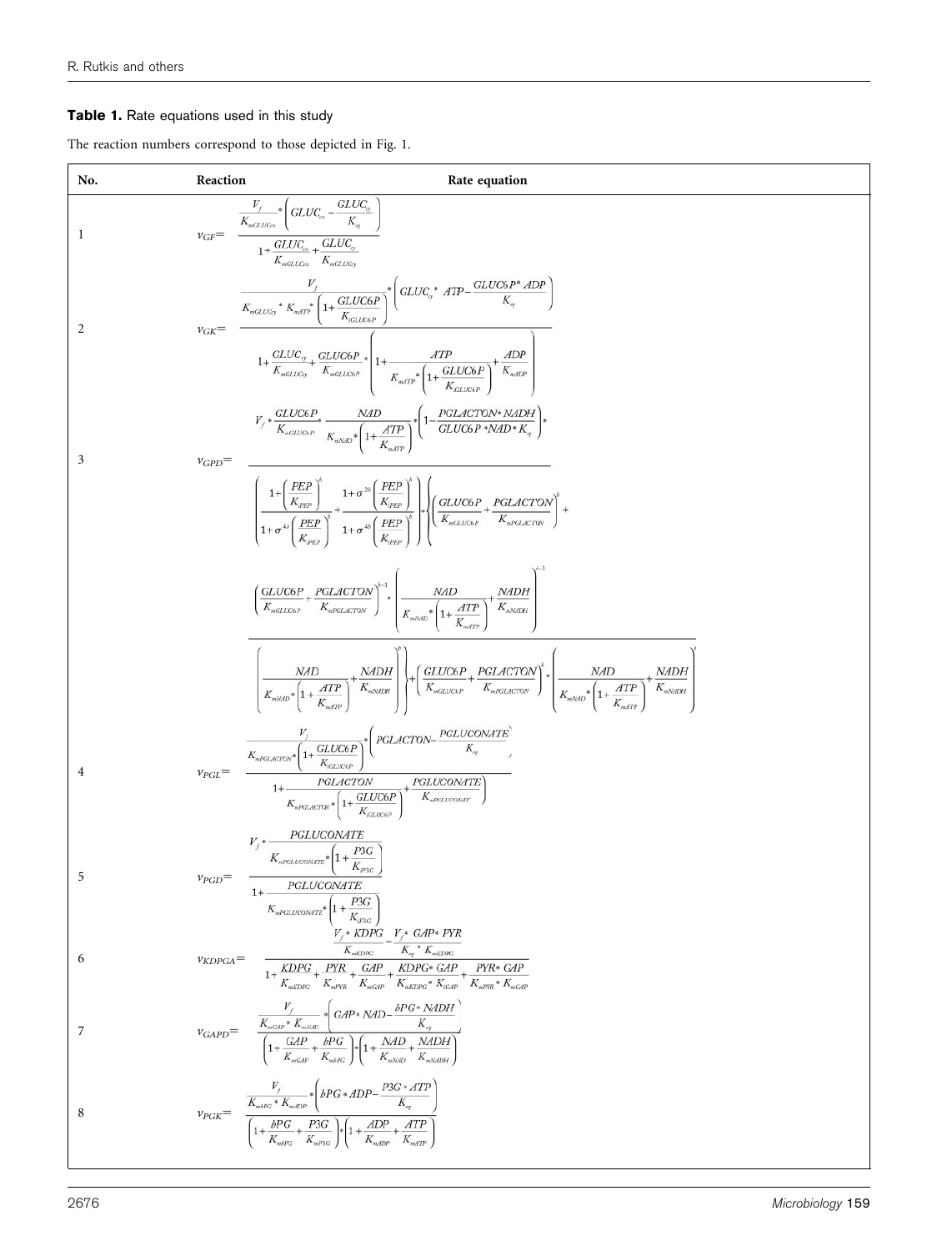| No. | Reaction                                                                                                                                                                                                                        | Rate equation                                                                                                                                                                                                                           |
|-----|---------------------------------------------------------------------------------------------------------------------------------------------------------------------------------------------------------------------------------|-----------------------------------------------------------------------------------------------------------------------------------------------------------------------------------------------------------------------------------------|
| 9   |                                                                                                                                                                                                                                 |                                                                                                                                                                                                                                         |
| 10  | $v_{ENO}{=}\quad \begin{array}{cc} \frac{V_f}{K_{\kappa P2G}}{*}\left(P2G{-}\frac{PEP}{K_{\kappa q}}\right)\\ 1{+}\frac{P2G}{\nu}+ \frac{PEP}{\nu} \end{array}$                                                                 |                                                                                                                                                                                                                                         |
| 11  | $v_{PYK} = \frac{\frac{V_f}{K_{mPEP} * K_{mdDP}} \left(PEP * ADP - \frac{PYR * ATP}{K_q}\right)}{\left(1 + \frac{PEP}{K_{mPE} + K_{mP}}\right) * \left(1 + \frac{ADP}{K_{mPE} + \frac{ATP}{K_{mP}}}\right)}$                    |                                                                                                                                                                                                                                         |
| 12  | $v_{PDC} = \frac{V_f * \frac{PYK}{K_{mPNR}}}{1 + \frac{PYR}{K}}$                                                                                                                                                                |                                                                                                                                                                                                                                         |
| 13  |                                                                                                                                                                                                                                 | $V_f$ * NADH * ACET $V_f$ * $K_{mNAD}$ * NAD* ETOH<br>$K_{\textit{\tiny{NMDH}}} * K_{\textit{\tiny{mACET}}} \qquad \overline{K_{\textit{\tiny{eq}}} * K_{\textit{\tiny{mNDH}}} * K_{\textit{\tiny{mACET}}} * K_{\textit{\tiny{NMD}}} }$ |
| 14  | $v_{ATPCons} = \frac{V_f * ATP}{K_{mATP} + ATP}$                                                                                                                                                                                |                                                                                                                                                                                                                                         |
| 15  | $v_{AK} = \begin{array}{c} \frac{V_f}{K_{mdDP}} \cdot \left( ADP^2 - \frac{ATP * AMP}{K_q} \right) \\ \frac{1}{K_{mDP}} + \frac{ATP}{K_{mDP}} \cdot \left( 1 + \frac{ADP}{K_{mdpP}} + \frac{AMP}{K_{mdhP}} \right) \end{array}$ |                                                                                                                                                                                                                                         |
| 16  | $V_{ETOHexp}\mathit{=}\newline \hspace*{1.5em} k*\left(\mathit{ETOH}_{\scriptscriptstyle{\mathrm{G}}}-\mathit{ETOH}_{\scriptscriptstyle{\mathrm{ex}}}\right)$                                                                   |                                                                                                                                                                                                                                         |

### Table 1. cont.

model described here. It has previously been proposed that the constitutively high catabolic rate that makes Z. mobilis an outstanding ethanol producer must be complemented by an intrinsic growth-independent, ATP-wasting reaction. This latter might be responsible for the 'uncoupled growth' phenomenon in this bacterium ([Jones & Doelle, 1991\)](#page-14-0). Incorporating adenylate and nicotinamide nucleotide metabolism into a computer model also offers the potential to inform the debate about the details of the role of the organism's respiratory system in aerobic metabolism [\(Kalnenieks](#page-14-0) et al., 1993, [2008](#page-14-0); [Strazdina](#page-15-0) et al., 2012).

There is good reason to expect that kinetic modelling of the Z. mobilis E-D pathway could also find application in metabolic engineering of this bacterium. A recently published stoichiometric analysis of Z. mobilis central metabolism revealed several metabolic engineering strategies to obtain high-value products, such as glycerate, succinate and glutamate, and also suggested the possibility of glycerol conversion to ethanol [\(Pentjuss](#page-15-0) et al., 2013). However, analysis of the stoichiometric matrix just

uncovers these possibilities, and further in-depth studies of the dynamics and regulation of Z. mobilis central metabolism are required to proceed with metabolic engineering. Indeed, in spite of the recent progress in the molecular biology of Z. mobilis, attempts to optimize metabolic processes by overexpression of intuitively chosen enzymes that are thought to be important for the rate of ethanol formation have led to counterintuitive results, such as a decrease of glycolytic flux (Snoep et al.[, 1995](#page-15-0)). Such reports underline the need for quantitative metabolic control analysis before selection of enzymes that might exert flux control in Z. mobilis; this can be directly achieved by means of kinetic modelling.

Currently, there are also no kinetic models of the E-D pathway in public databases for any other micro-organisms possessing this form of glycolysis. Therefore, our present attempt to use accumulated experimental knowledge for kinetic modelling of the Z. mobilis E-D pathway might be useful for broader applications in microbial metabolic engineering.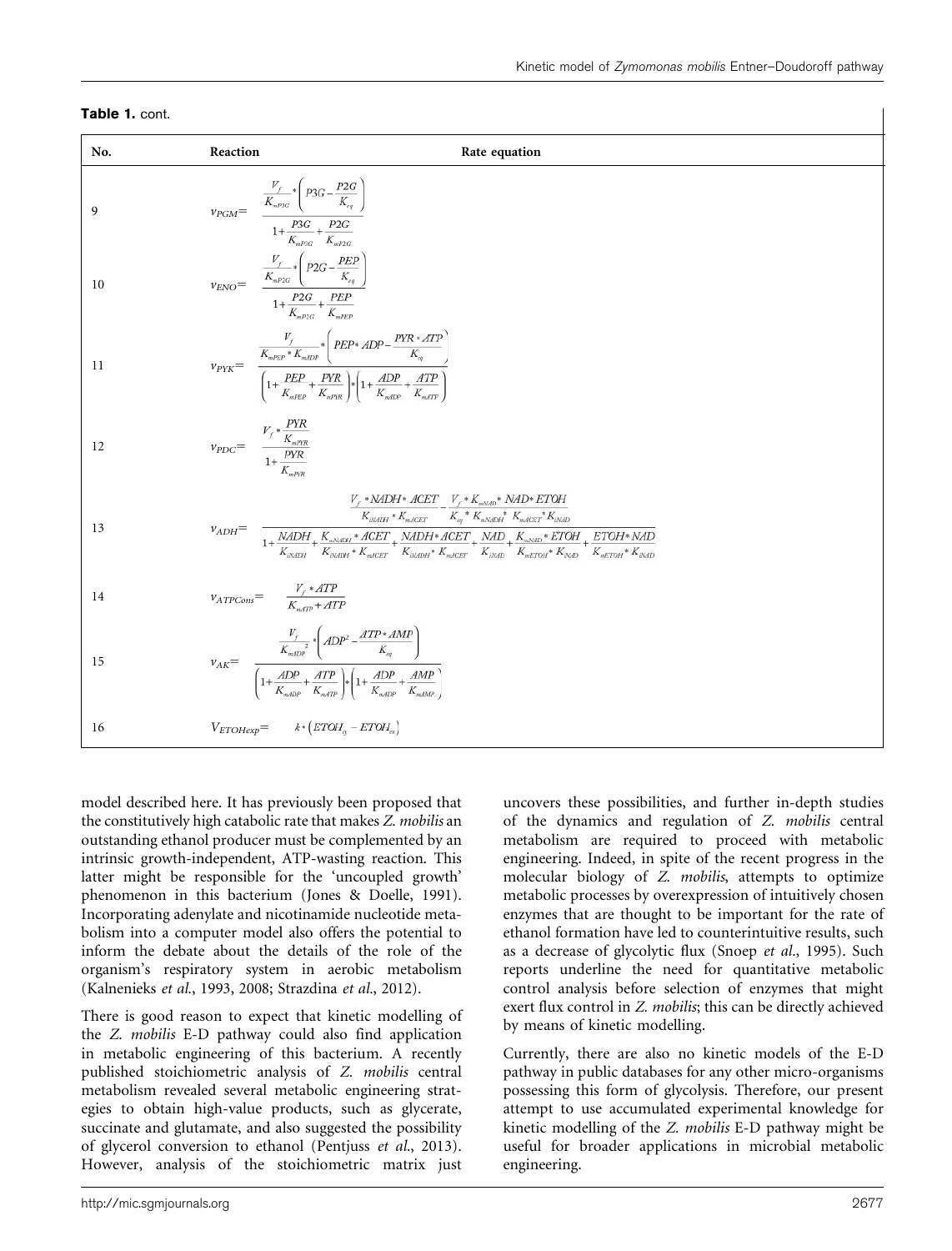## METHODS

#### Modelling

Characteristics of the system, simplifying assumptions and moiety conservation. The model includes all the enzymes of the E-D pathway, glucose facilitator (GF), alcohol dehydrogenases (ADHs) and a reaction simulating ethanol export [\(Fig. 1](#page-1-0)). As in other glycolytic models, we have lumped all ATP hydrolysing reactions into one general ATP-consuming reaction, whose initial properties are set according to experimental data, taking into account that the membrane-bound  $F_0F_1$ -type ATPase is responsible for a significant part of ATP turnover in Z. mobilis [\(Reyes & Scopes, 1991\)](#page-15-0). We have added the adenylate kinase (AK) reaction to equilibrate the AMP, ADP and ATP pools according to experimental observations.

Glucose-6-phosphate dehydrogenase (GPD) of Z. mobilis acts on both NAD and NADP, but has a higher specific activity with the former ([Scopes, 1997](#page-15-0)). Since both ADHs [\(Kinoshita](#page-14-0) et al., 1985) are specific to NAD(H) rather than NADP(H), we assume that the E-D pathway is turning over NAD rather than NADP. Any activity of GPD with NADP is likely to be coupled with the biosynthetic demands of growth, but this represents only 2 % of the glucose consumption ([Swings & De Ley, 1977](#page-15-0); [Rogers](#page-15-0) et al., 1982).

Two moiety-conservation relationships can be computed from the stoichiometry matrix of this set of reactions: one attributable to adenine nucleotides and the other to the nicotinamide nucleotide pool. The moiety-conserved sum is assigned on the basis of experimental observations. According to earlier reports, the ATP content of the cell, depending on the growth medium used, is maintained between 900 and 3600  $\mu$ M, and it remains constant during the exponential phase in the range 1200–1500 µM ([Lazdunski](#page-14-0) [& Belaich, 1972\)](#page-14-0). These values are in good agreement with data obtained later, where maximal concentrations of AMP, ADP and ATP were estimated to be 1500–2000  $\mu$ M, with the ATP/ADP ratio near 1, by the 18th hour of fermentation ([Osman](#page-15-0) et al., 1987). Therefore we have assumed the following total adenylate moiety:

$$
ATP + ADP + AMP = 3500 \mu M \tag{1}
$$

Adenylate charge [\(Atkinson, 1968](#page-14-0)) is calculated as  $(ATP + \frac{1}{2} ADP)/$ 3500 and is used for comparison of the adenine nucleotide status with experiments where the total adenylate concentration may have been different.

In the case of the nicotinamide conservation, we have assumed that NAD(H) makes up most of the 4500  $\mu$ M intracellular NAD(P)(H) pool, detected in Z. mobilis by NMR, without taking into account NADP(H) ([De Graaf](#page-14-0) et al. 1999). Hence:

$$
NAD^{+} + NADH = 4500 \mu M
$$
 (2)

For steady state modelling, we maintained constant extracellular glucose and ethanol concentrations with respective values of 140 000  $\mu$ M and 1000  $\mu$ M. In time-course simulations, glucose and ethanol were variables of the model, simulated as a closed system.

Enzyme kinetics. The rate equations for the individual enzymic reactions are presented together with the transport reactions in [Table](#page-2-0) [1](#page-2-0). The numbers of these equations correspond with those depicted in [Fig. 1.](#page-1-0) All the equations were modelled according to the available literature data on Z. mobilis enzyme kinetics using generic, reversible rate equations (see Appendix), with the exception of GPD, where we directly fitted experimental observations [\(Scopes, 1997\)](#page-15-0) to the universal rate equation for systems biology [\(Rohwer](#page-15-0) et al., 2007). The source of the initial parameter values and more detailed derivations of the enzymic rate equations are given in the supplementary material (available in Microbiology Online). Enzyme

rate units were all converted to micromoles per second per litre cell volume ( $\mu$ mol  $l^{-1}$  s<sup>-1</sup>).

The model was built by entering these rate equations into the COPASI biochemical simulation software package, v. 4.8 [\(Hoops](#page-14-0) et al., 2006), which assembles the set of ordinary differential equations automatically.

Glucose uptake fluxes in micromoles per second reported by COPASI were converted to grams of glucose per gram dry weight per hour  $(g g^{-1} h^{-1})$  for comparison with experimentally reported measurements. For calculations we assumed that 1 mg dry weight of biomass corresponds to 2.2 µl of intracellular volume on average (Strohhäcker et al.[, 1993](#page-15-0)).

Parameter optimization. Since the *in vitro* kinetic parameters were assembled from a variety of sources, in order to combine them into a coherent kinetic model, the maximum velocities of all reactions were optimized according to experimentally obtained steady-state intermediate concentrations. In order to have mutually compatible values for as many E-D intermediate concentrations as possible, and to avoid incompatibility of data coming from different analytical methods, we have used metabolite concentrations obtained by 31P NMR in bacterial cells harvested at late exponential growth phase ([Barrow](#page-14-0) et al., 1984; [Osman](#page-15-0) et al., 1987). Metabolite concentrations were determined from spectra of extracts prepared 3–4 min after addition of glucose to cell suspensions, which correspond to quasi steady-state concentrations (Strohhäcker et al., 1993). Initial values of the maximum velocities  $(V_f)$  were derived from the data of the 18th hour of batch fermentation [\(Osman](#page-15-0) et al., 1987). This was chosen to ensure that the intermediate concentrations and  $V_f$  values used correspond roughly to the same physiological condition of the cells, where, according to <sup>31</sup>P NMR studies, specific glucose uptake rate slightly exceeds 5 g g<sup>-1</sup> h<sup>-1</sup> ([De Graaf](#page-14-0) et al., 1999), which we used as the target value of glycolytic flux for parameter optimization. This value is also in good agreement with earlier reports, where Z. mobilis was likewise grown in <sup>31</sup>P NMR experiments on 10% glucose anaerobically [\(Rogers](#page-15-0) et al., 1979).

According to previous reports, most of the enzymes from the E-D pathway change their activity up to fivefold during batch fermentation; therefore, the upper and lower boundaries of  $V_f$  values that we set for each reaction during parameter optimization was a factor of five above and below the initial value [\(Osman](#page-15-0) et al., 1987). Km(i) values, which have been assumed or obtained from other databases attributable to other micro-organisms, were optimized within a factor of three above and below the initial value. Parameter optimization was also carried out using COPASI software using various optimization algorithms.

**Quantifying the flux control.** The control of a particular enzyme,  $i$ , on a glycolytic flux under steady-state conditions is defined by flux control coefficient  $C_i^J$  expressed as a percentage:

$$
C_i^J = \frac{\partial J}{\partial v_i} * \frac{v_i}{J} * 100\% = \frac{\partial \ln J}{\partial \ln v_i} * 100\% \tag{3}
$$

in which  $v_i$  is the rate of enzyme  $i$ ,  $J$  is a steady-state pathway flux [\(Kacser](#page-14-0) [& Burns, 1973](#page-14-0); [Fell, 1992\)](#page-14-0). The flux control coefficients of enzymes and transporters were calculated by COPASI and the results obtained always obeyed the summation theorem [\(Kacser & Burns, 1973](#page-14-0)):

$$
\sum_{i=1...n} C_i^J = 100\,\%
$$
\n(4)

in which the summation is over all  $n$  enzymes in the model.

The effect of changing the activity (amount) of a single enzyme on the pathway flux was determined according to [Small & Kacser \(1993\):](#page-15-0)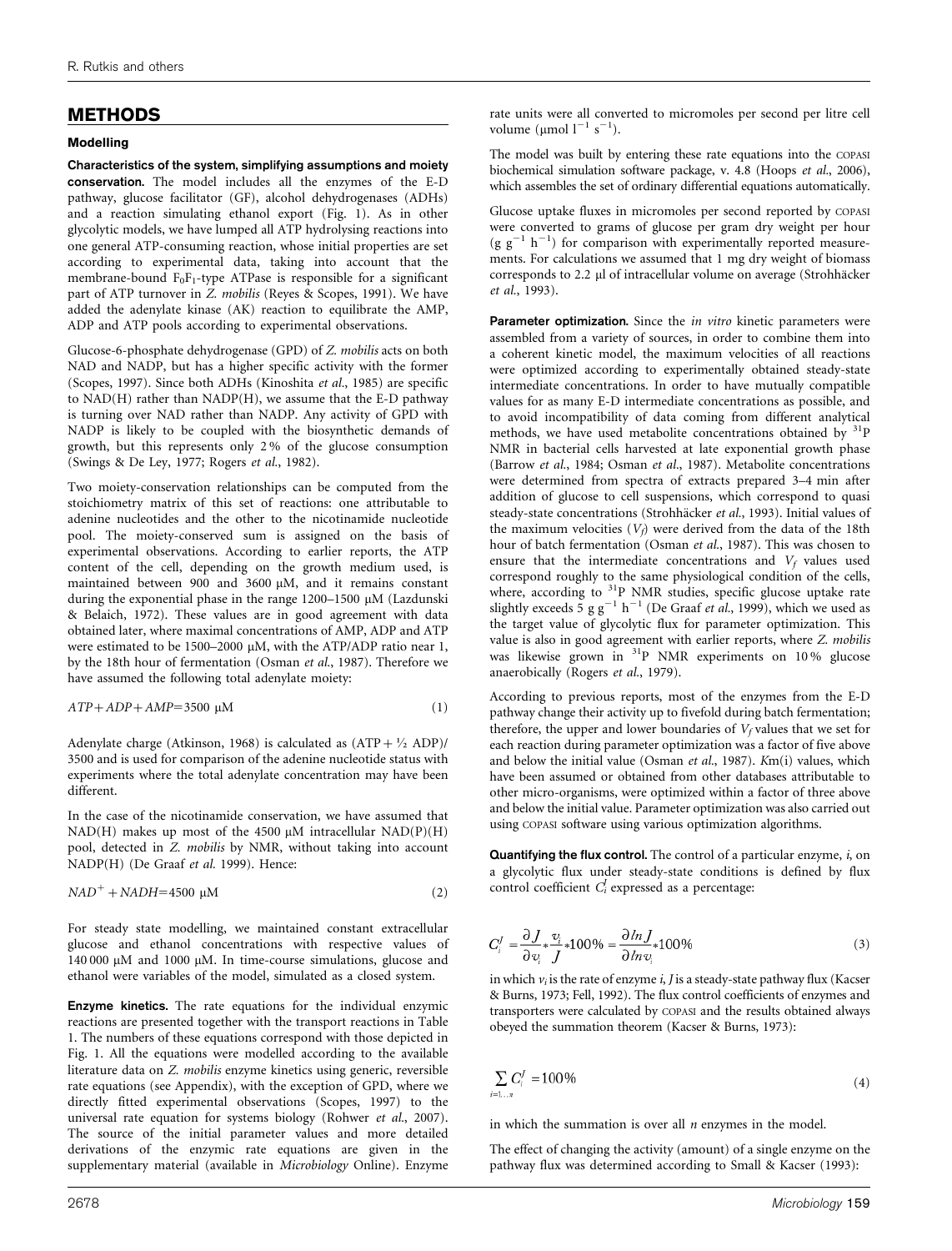$$
f = \frac{1}{1 - \left[\frac{r-1}{r*100}\right]} C_i^j \tag{5}
$$

in which  $f$  is the fold flux increase value and  $r$  is the fold increase of the enzyme activity.

Quantifying ATP homeostasis. Changes in an enzyme activity affect metabolite concentrations as well as fluxes and the concentration control coefficient quantifies the magnitude of this effect on a metabolite. It is defined in the same way as for the flux control coefficient. Thus, for metabolite  $S_p$  the concentration control coefficient with respect to enzyme  $i$  is:

$$
C_i^{S_j} = \frac{\partial S_j}{\partial v_i} * \frac{v_i}{S_j} * 100\% = \frac{\partial \ln S_j}{\partial \ln v_i} * 100\%
$$
 (6)

The extent to which metabolite concentrations can be maintained relatively constant as fluxes change is a measure of metabolic homeostasis ([Hofmeyr](#page-14-0) et al., 1993; [Cornish-Bowden & Hofmeyr,](#page-14-0) [1994](#page-14-0); [Thomas & Fell, 1996](#page-15-0), [1998\)](#page-15-0). This can be quantified by the ratio of the metabolite's concentration control coefficient to the flux control coefficient of the same enzyme, which has been defined as the co-response coefficient [\(Hofmeyr](#page-14-0) et al., 1993; [Cornish-Bowden &](#page-14-0) [Hofmeyr, 1994](#page-14-0)). Thus, for metabolite  $S_i$  flux *J* and enzyme *i* as defined in equations 3 and 6:

$$
\Omega_i^{S_j:J} = \frac{C_i^{S_j}}{C_i^J} = \frac{\partial \ln S_j}{\partial \ln J} \tag{7}
$$

The final term in the above equation results from the terms  $\partial \ln v_i$  and the scaling factor 100 cancelling from the equation. This is useful since it is not necessary to know the change in enzyme activity used to perturb the system in order to calculate the co-response coefficient from simultaneous measurements of metabolite concentration and flux, provided that the perturbation is produced by modulation of a single enzyme, i. This contrasts with experimental determinations of flux and concentration control coefficients, which do require a measure of the enzyme activity change involved. Hence the coresponse coefficient may be obtained from the slope of a log–log graph of concentration against flux. Alternatively, for a small enough perturbation, the co-response coefficient may be approximated from the difference between adjacent points as:

$$
\Omega_i^{s_j:J} \approx \frac{\Delta S_j}{\Delta J} \tag{8}
$$

In this paper, we determine the  $ATP$  :  $J_{glycolysis}$  co-response coefficient with respect to ATPase, i.e.  $\Omega^{ATP:Jglycolysis}_{ATPase}$  in this way.

#### Experimental

Bacterial strains. Bacterial strains Z. mobilis ATCC 29191 (Zm6) and its mutant derivatives Zm6-cytB and Zm6-cydB used in the present study were maintained and cultivated as described previously ([Strazdina](#page-15-0) et al., 2012).

Preparation of non-growing cell suspensions. For the preparation of non-growing cell suspension, cells were harvested at late exponential phase, sedimented, washed and resuspended in 100 mM potassium phosphate buffer (pH 6.9), containing 2 mM magnesium sulfate, to a biomass concentration of 6.8–7.0 g (dry weight)  $l^{-1}$ .

Biochemical analyses. Samples for ATP determination were quenched in ice-cold 10 % trichloroacetic acid and assayed by the standard luciferin–luciferase method using an LKB Wallac 1251 Luminometer. Glucose concentration was measured by HPLC (Agilent 1100 series), using a Bio-Rad Aminex HPX–87H column.

#### RESULTS AND DISCUSSION

#### Initial model validation

In order to evaluate the model, the first question we addressed was whether the optimized E-D model is capable of reproducing glycolytic fluxes comparable to those reported earlier for Z. mobilis. The final version of our optimized model (hereafter – the optimized model) gave a specific glucose uptake rate of 4.9  $g g^{-1} h^{-1}$ , close to our target. Evaluation of the difference between initial ([Osman](#page-15-0) et al.[, 1987\)](#page-15-0) and optimized  $V_f$  values [\(Table 2\)](#page-6-0) revealed that, for the majority of enzymes, these remained within a factor of three of the starting estimate and lie within the range of values reported across batch fermentation.  $V_f$ initial values used for parameter optimization for the majority of enzymes rose during optimization and came closer to values in French-press extracts reported earlier ([Algar & Scopes, 1985\)](#page-14-0). The calculated intermediate metabolite concentrations under steady conditions ([Table](#page-10-0) [3\)](#page-10-0), apart from phosphoenolpyruvate (PEP), were close to the NMR values within a factor of 1.5. The low PEP concentration predicted by the model is consistent with earlier reports that also suggest very low PEP intracellular levels [\(Algar & Scopes, 1985\)](#page-14-0). Also the adenylate charge obtained (0.65) was consistent with experimental observations by [Algar & Scopes \(1985\)](#page-14-0).

#### Simulation of glycolysis in cell-free extracts

To investigate whether the resulting model is able to simulate experiments other than those used for acquisition of initial parameters, we have carried out in silico simulation of earlier analyses of glycolysis in Z. mobilis ([Algar & Scopes, 1985](#page-14-0)). First of all, by inserting reported E-D pathway enzyme activities in French-press extracts into the optimized model, we aimed to reproduce glycolysis in situ. Since Algar & Scopes did not report the activity for 6 phosphogluconolactonase, we have used our optimized value for this reaction. Also, phosphoglycerate kinase was assayed in the reverse direction and therefore the physiological activity for this reaction was calculated by using the Haldane relationship for multi-substrate reactions ([Bisswanger, 2002](#page-14-0)). With these new enzyme activities, the model also reached steady state with a glycolytic flux in the model corresponding to an *in situ* rate of 5.2  $g g^{-1} h^{-1}$ . This is in the range of the optimized model and earlier observations, where Z. mobilis was grown on different initial glucose concentrations with reported specific glucose uptake rates slightly below 5.5 g  $g^{-1}$  h<sup>-1</sup> ([Rogers](#page-15-0) et al.[, 1979](#page-15-0)).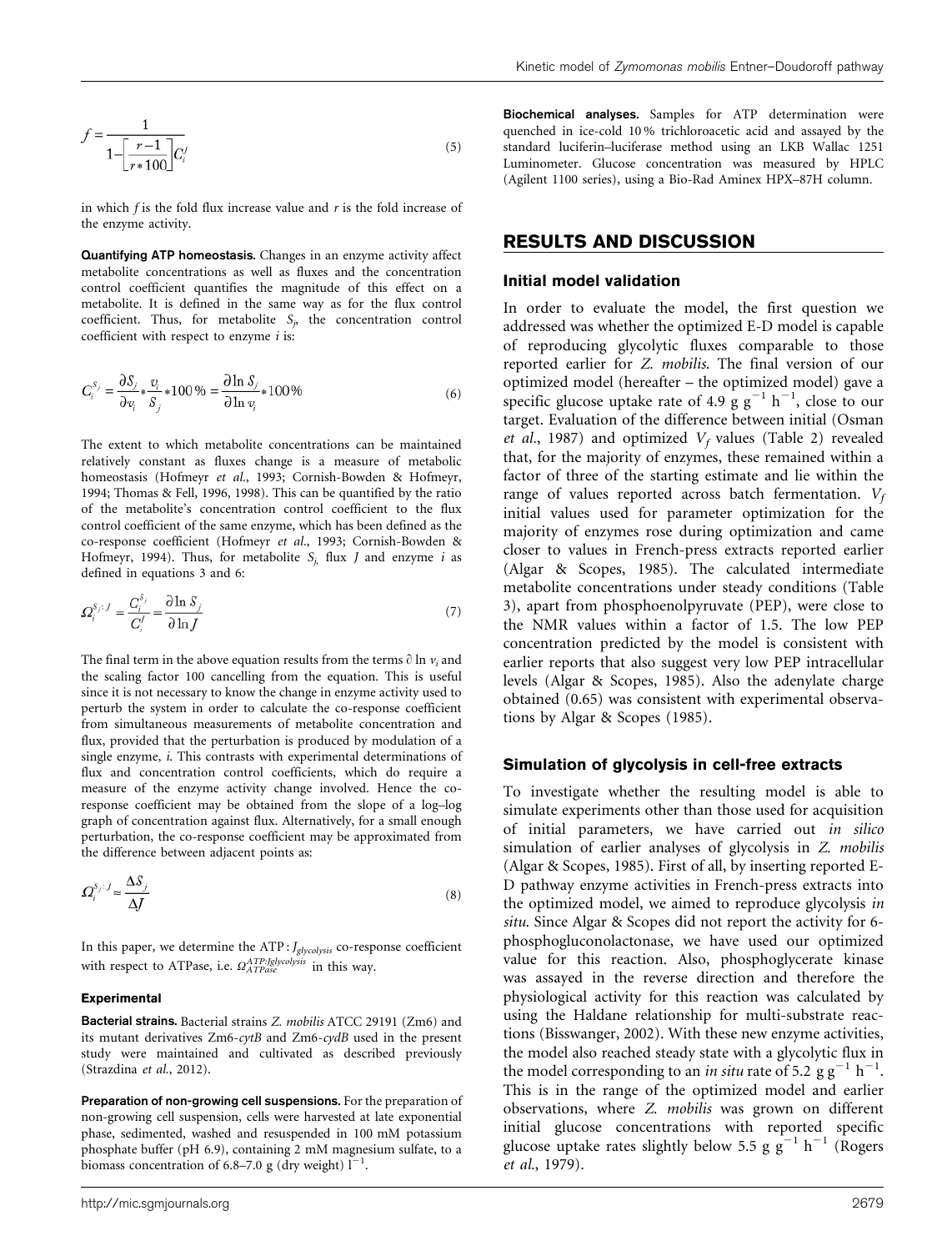### <span id="page-6-0"></span>**Table 2.** Initial and optimized kinetic parameters of the model reactions

Units for each parameter are:  $V_f$ ,  $\mu$ mol l<sup>-1</sup> s<sup>-1</sup>;  $K_m$ ,  $K_b$ ,  $\mu$ mol l<sup>-1</sup>;  $k$ , 1 s<sup>-1</sup>, Keq dimensionless, except reaction No.6, Keq,  $\mu$ mol.

| No.                     | Reaction                                | Kinetic parameter    |              | Value     | Ratio             | Reference                                          |
|-------------------------|-----------------------------------------|----------------------|--------------|-----------|-------------------|----------------------------------------------------|
|                         |                                         |                      | Initial      | Optimized | Optimized/initial |                                                    |
| $\mathbf{1}$            | Glucose facilitator (GF)                | $V_F$                | 7000         | 7000      | 1.00              | DiMarco & Romano<br>(1985)                         |
|                         |                                         | $K_{\text{eq}}$      | $\mathbf{1}$ |           |                   | Assumed                                            |
|                         |                                         | $K_{\rm mGLUCex}$    | 5000         |           |                   | DiMarco & Romano<br>(1985)                         |
|                         |                                         | $K_{\text{mGLUCcy}}$ | 5000         |           |                   | DiMarco & Romano<br>(1985)                         |
| 2                       | Glucokinase (GK)                        | ${\cal V}_F$         | 6000         | 6263      | 1.04              | Osman et al. (1987)                                |
|                         |                                         | $K_{eq}$             | 450          |           |                   | Robbins & Boyer<br>(1957)                          |
|                         |                                         | $K_{\text{mGLUCcy}}$ | $220\,$      |           |                   | Scopes et al. (1985)                               |
|                         |                                         | $K_{\text{mATP}}$    | 800          |           |                   | Scopes et al. (1985)                               |
|                         |                                         | $K_{i\text{GLUC6P}}$ | 15000        |           |                   | Scopes et al. (1985)                               |
|                         |                                         | $K_{\text{mGLUC6P}}$ | 1000         | 2608      | 2.61              | Assumed                                            |
|                         |                                         | $K_{\text{mADP}}$    | 1000         | 2458      | 2.46              | Assumed                                            |
| $\overline{\mathbf{3}}$ | Glucose-6-phosphate dehydrogenase (GPD) | ${\cal V}_F$         | 3500         | 17484     | 5.00              | Osman et al. (1987)                                |
|                         |                                         | $K_{eq}$             | 1.4          |           |                   | Wurster et al. (1970),<br>Glaser & Brown<br>(1955) |
|                         |                                         | $K_{\text{mGLUC6P}}$ | 221.7        |           |                   | Calculated from Scopes<br>(1997)                   |
|                         |                                         | $K_{\text{mNAD}}$    | 251.8        |           |                   | Calculated from Scopes<br>(1997)                   |
|                         |                                         | $K_{\rm mPGLACTON}$  | 1000         | 2994      | 2.99              | Assumed                                            |
|                         |                                         | $K_{\text{mATP}}$    | 1400         |           |                   | Scopes (1985)                                      |
|                         |                                         | $K_{\text{mNADH}}$   | $1000\,$     | 2998      | 3.00              | Assumed                                            |
|                         |                                         | $K_{i\text{PEP}}$    | 14.1         |           |                   | Calculated from Scopes<br>(1997)                   |
|                         |                                         | $\boldsymbol{h}$     | 1.75         |           |                   | Calculated from Scopes<br>(1997)                   |
|                         |                                         | $\sigma$             | 0.5          |           |                   | Calculated from Scopes<br>(1997)                   |
| $\overline{4}$          | Phosphogluconolactonase (PGL)           | ${\cal V}_F$         | 2000         | 7848      | 3.92              | Osman et al. (1987)                                |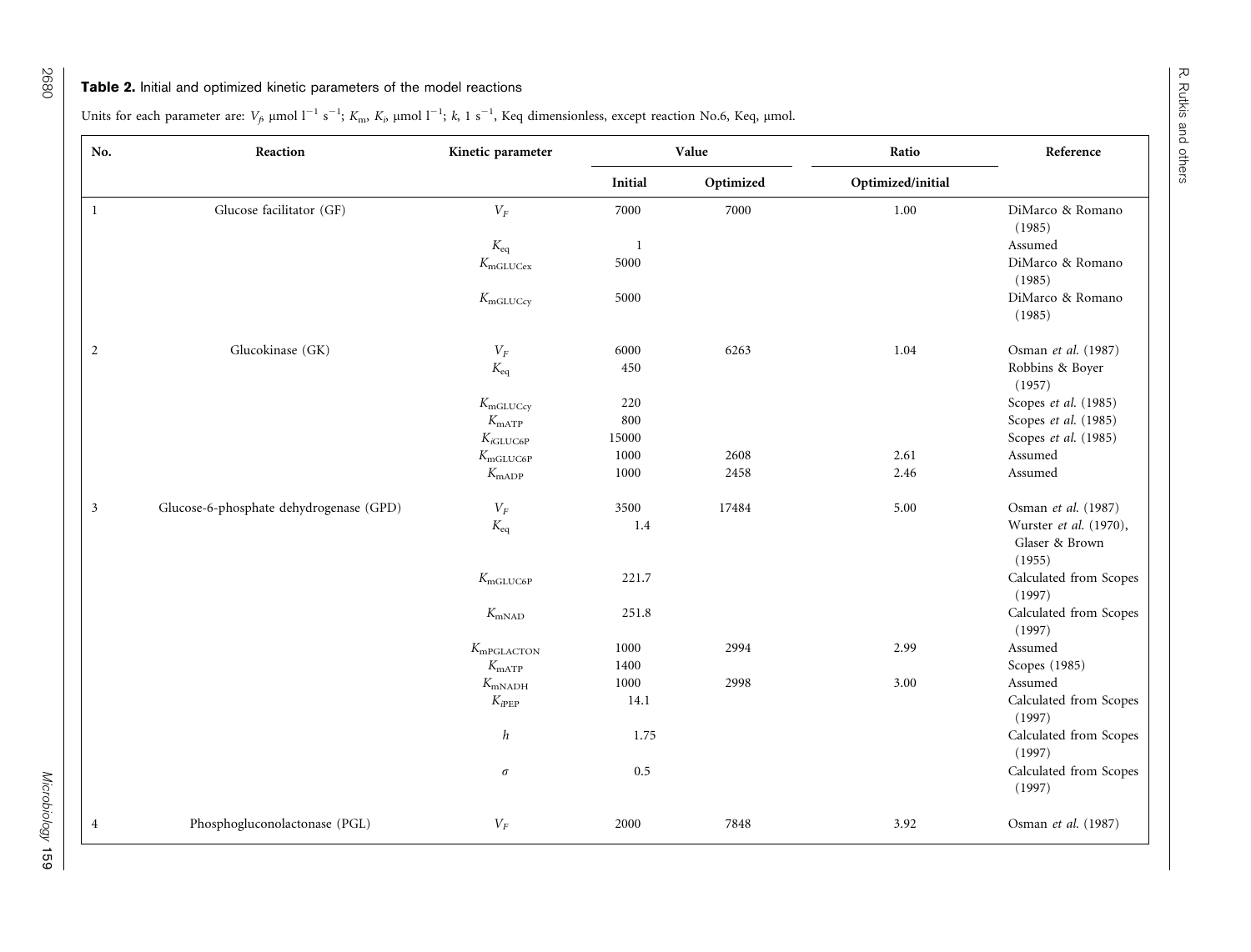### Table 2. cont.

| No.            | Reaction                                 | Value<br>Kinetic parameter |                | Ratio     | Reference         |                        |
|----------------|------------------------------------------|----------------------------|----------------|-----------|-------------------|------------------------|
|                |                                          |                            | Initial        | Optimized | Optimized/initial |                        |
|                |                                          | $K_{eq}$                   | 6400           |           |                   | Assumed from           |
|                |                                          |                            |                |           |                   | Goldberg et al. (2004) |
|                |                                          | $K_{\rm mPGLACTON}$        | 25             |           |                   | Scopes (1985)          |
|                |                                          | $K_{\text{mPGLUCONATE}}$   | 1000           | 351       | 0.35              | Assumed                |
|                |                                          | $K_{i\mathrm{GLUC6P}}$     | 300            |           |                   | Scopes (1985)          |
| $\overline{5}$ | 6-Phosphogluconate dehydratase (PGD)     | ${\cal V}_F$               | 2000           | 4925      | 2.46              | Osman et al. (1987)    |
|                |                                          | $K_{\text{mPGLUCONATE}}$   | 50             |           |                   | Scopes & Griffiths-    |
|                |                                          |                            |                |           |                   | Smith (1984)           |
|                |                                          | $K_{i\text{P3G}}$          | 2000           |           |                   | Scopes & Griffiths-    |
|                |                                          |                            |                |           |                   | Smith (1984)           |
| 6              | KDPG aldolase (KDPGA)                    | ${\cal V}_F$               | 2000           | 7629      | 3.81              | Osman et al. (1987)    |
|                |                                          | $K_{eq}$                   | 1300           |           |                   | Assumed from           |
|                |                                          |                            |                |           |                   | Goldberg et al. (2004) |
|                |                                          | $K_{\rm mKDPG}$            | 250            |           |                   | Scopes (1984)          |
|                |                                          | $K_{\rm mPYR}$             | 1000           | 2994      | 2.99              | Assumed                |
|                |                                          | $K_{\text{mGAP}}$          | 1000           | 369       | 0.37              | Assumed                |
|                |                                          | $K_{i\text{GAP}}$          | 1000           | 2996      | 3.00              | Assumed                |
| 7              | Glyceraldehyde-3-phosphate dehydrogenase | ${\cal V}_F$               | 70000          | 53000     | 0.76              | Osman et al. (1987)    |
|                | (GAPD)                                   | $K_{eq}$                   | 0.04           |           |                   | Assumed from           |
|                |                                          |                            |                |           |                   | Goldberg et al. (2004) |
|                |                                          | $K_{\rm mGAP}$             | 210            | 292       | 1.39              | Teusink et al. (2000)  |
|                |                                          | $K_{\text{mNAD}}$          | 90             | 133       | 1.48              | Teusink et al. (2000)  |
|                |                                          | $K_{\text{mNADH}}$         | 60             | 107       | 1.78              | Teusink et al. (2000)  |
|                |                                          | $K_{\rm mbPG}$             | 10             | 9         | 0.90              | Teusink et al. (2000)  |
| 8              | 3-Phosphoglycerate kinase (PGK)          | ${\cal V}_F$               | 9000           | 44990     | 5.00              | Osman et al. (1987)    |
|                |                                          | $K_{eq}$                   | 3000           |           |                   | Teusink et al. (2000), |
|                |                                          |                            |                |           |                   | Krietsch & Bücher      |
|                |                                          |                            |                |           |                   | (1970)                 |
|                |                                          | $K_{\rm mbPG}$             | $\mathfrak{Z}$ | 5         | 1.50              | Teusink et al. (2000)  |
|                |                                          | $K_{\text{mADP}}$          | 200            | 517       | 2.59              | Teusink et al. (2000)  |
|                |                                          | $K_{\rm mP3G}$             | 1500           |           |                   | Pawluk et al. (1986)   |
|                |                                          | $K_{\text{mATP}}$          | 1100           |           |                   | Pawluk et al. (1986)   |
| 9              | Phosphoglycerate mutase (PGM)            | ${\cal V}_F$               | 45000          | 27454     | 0.61              | Osman et al. (1987)    |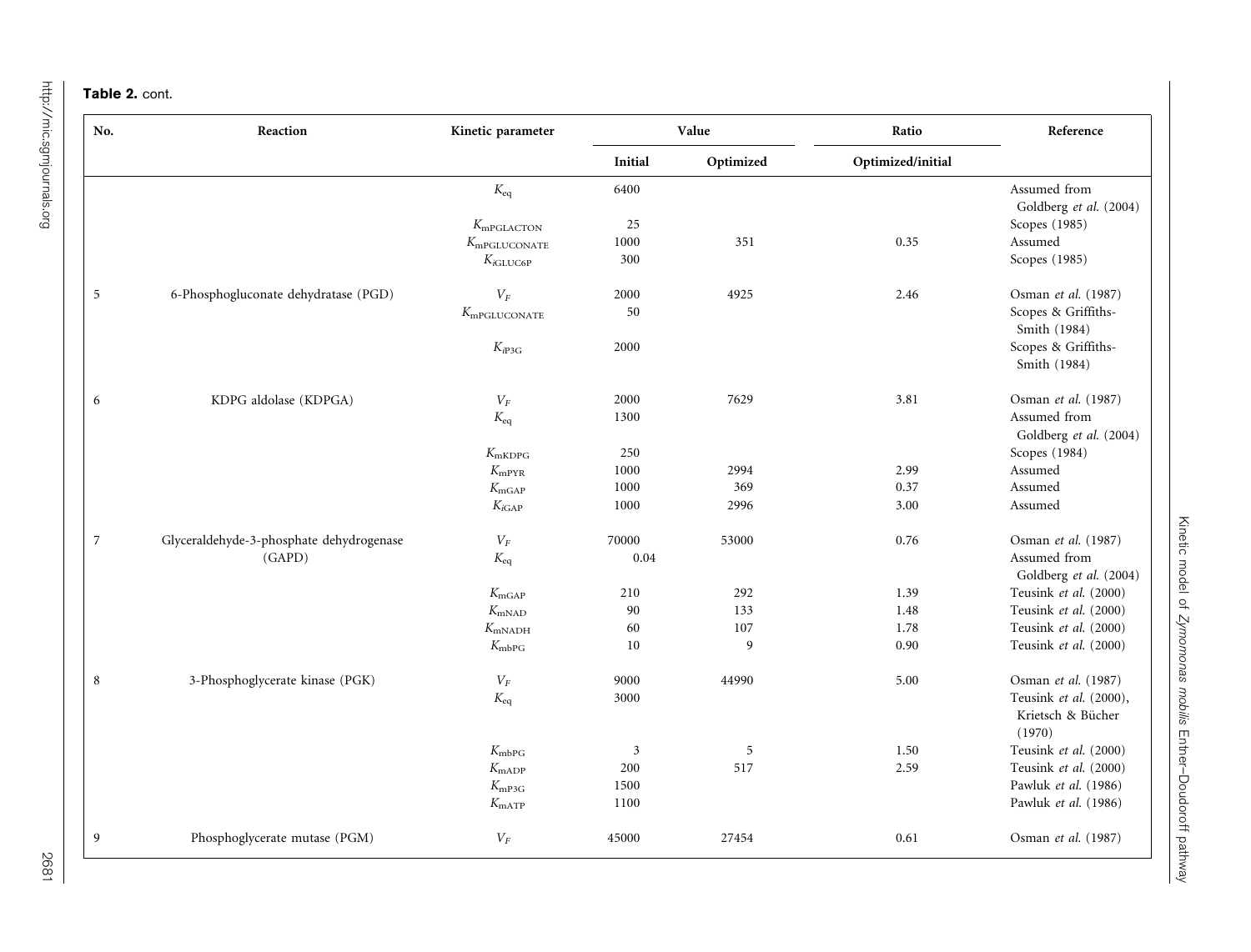#### Table 2. cont.

| No. | Reaction                       | Kinetic parameter                   |                | Value     | Ratio             | Reference                                      |
|-----|--------------------------------|-------------------------------------|----------------|-----------|-------------------|------------------------------------------------|
|     |                                |                                     | Initial        | Optimized | Optimized/initial |                                                |
|     |                                | $K_{eqPGM}$                         | 0.2            |           |                   | Teusink et al. (2000)                          |
|     |                                | $K_{\rm mP3G}$                      | $1100\,$       |           |                   | Pawluk et al. (1986)                           |
|     |                                | $K_{\rm mP2G}$                      | 80             | 28        | 0.35              | Teusink et al. (2000)                          |
| 10  | Enolase (ENO)                  | ${\cal V}_F$                        | 25000          | 5457      | 0.22              | Osman et al. (1987)                            |
|     |                                | $K_{eq}$                            | $\overline{4}$ |           |                   | Wold & Ballou (1957)                           |
|     |                                | $K_{\rm mP2G}$                      | 80             |           |                   | Pawluk et al. (1986)                           |
|     |                                | $K_{\rm mPEP}$                      | 500            | 167       | 0.33              | Teusink et al. (2000)                          |
| 11  | Pyruvate kinase (PYK)          | ${\cal V}_F$                        | 70000          | 88774     | 1.27              | Osman et al. (1987)                            |
|     |                                | $K_{eq}$                            | 5000           |           |                   | Assumed from                                   |
|     |                                |                                     | 80             |           |                   | Goldberg et al. (2004)<br>Pawluk et al. (1986) |
|     |                                | $K_{\rm mPEP}$                      | 170            |           |                   | Pawluk et al. (1986)                           |
|     |                                | $K_{\text{mADP}}$<br>$K_{\rm mPYR}$ | 210            | 78        | 0.37              | Teusink et al. (2000)                          |
|     |                                |                                     | 1500           | 502       | 0.33              | Teusink et al. (2000)                          |
|     |                                | $K_{\text{mATP}}$                   |                |           |                   |                                                |
| 12  | Pyruvate decarboxylase (PDC)   | $V_F$                               | 7500           | 9731      | 1.30              | Osman et al. (1987)                            |
|     |                                | $K_{\rm mPYR}$                      | 400            |           |                   | Bringer-Meyer et al.<br>(1986)                 |
| 13  | Alcohol dehydrogenase (ADH I)  | ${\cal V}_F$                        | 10000          | 2013      | 0.20              | Kinoshita et al. (1985)                        |
|     |                                | $K_{eq}$                            | 10000          |           |                   | Assumed from<br>Goldberg et al. (2004)         |
|     |                                | $K_{\text{mACET}}$                  | 86             |           |                   | Kinoshita et al. (1985)                        |
|     |                                | $K_{\rm mNAD}$                      | 73             |           |                   | Kinoshita et al. (1985)                        |
|     |                                | $K_{\rm mNADH}$                     | 27             |           |                   | Kinoshita et al. (1985)                        |
|     |                                | $K_{iNAD}$                          | 24             |           |                   | Kinoshita et al. (1985)                        |
|     |                                | $K_{\text{mETOH}}$                  | 4800           |           |                   | Kinoshita et al. (1985)                        |
|     |                                | $K_{iNADH}$                         | 7.6            |           |                   | Kinoshita et al. (1985)                        |
| 13  | Alcohol dehydrogenase (ADH II) | ${\cal V}_F$                        | 37500          | 184732    | 4.93              | Kinoshita et al. (1985)                        |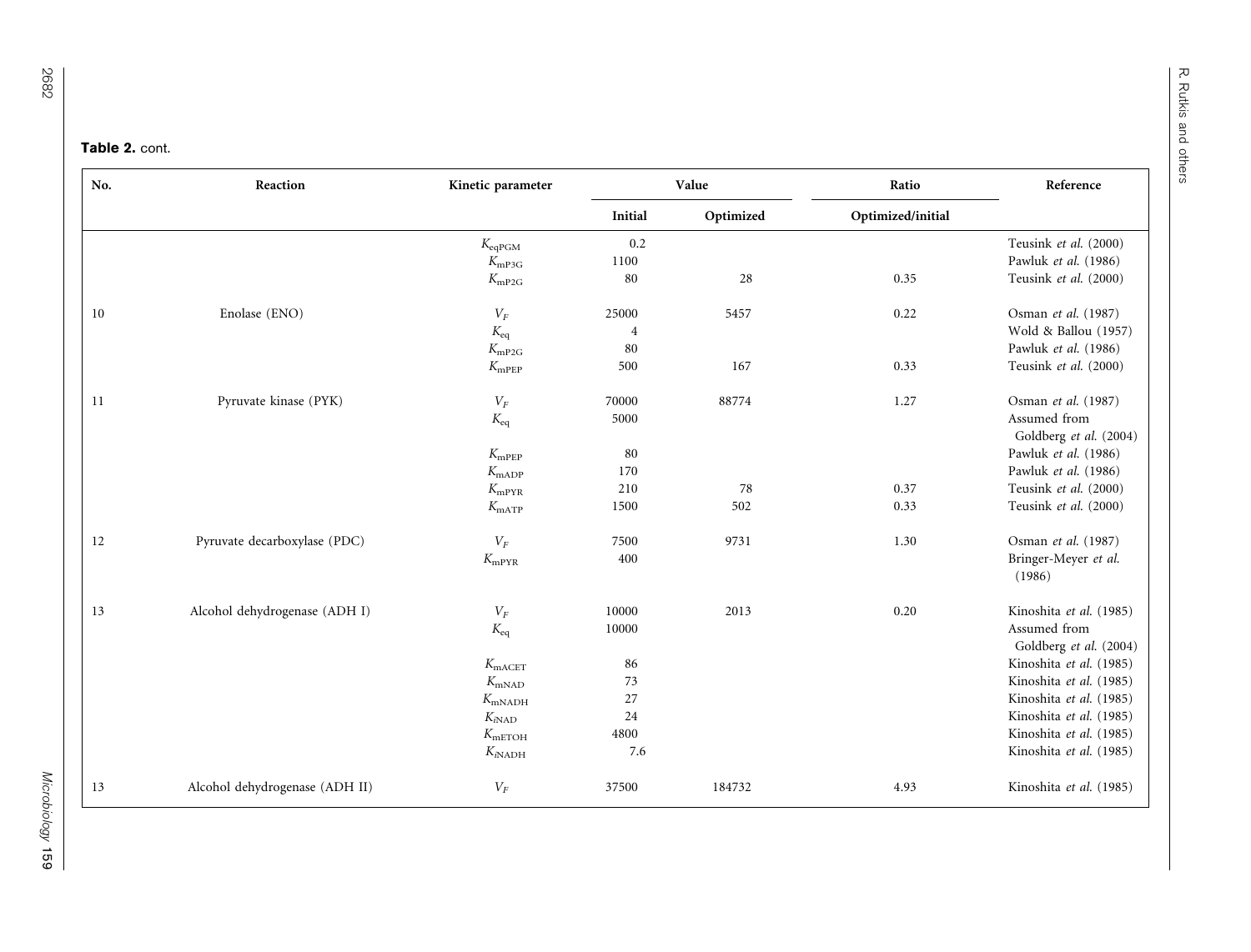#### Table 2. cont.

| No. | Reaction                  | Kinetic parameter  |         | Value     | Ratio             | Reference                                               |
|-----|---------------------------|--------------------|---------|-----------|-------------------|---------------------------------------------------------|
|     |                           |                    | Initial | Optimized | Optimized/initial |                                                         |
|     |                           | $K_{eq}$           | 10000   |           |                   | Assumed from                                            |
|     |                           |                    |         |           |                   | Goldberg et al. (2004)                                  |
|     |                           | $K_{\text{mACET}}$ | 1300    |           |                   | Kinoshita et al. (1985)                                 |
|     |                           | $K_{\rm mNAD}$     | 110     |           |                   | Kinoshita et al. (1985)                                 |
|     |                           | $K_{\text{mNADH}}$ | 12      |           |                   | Kinoshita et al. (1985)                                 |
|     |                           | $K_{iNAD}$         | 140     |           |                   | Kinoshita et al. (1985)                                 |
|     |                           | $K_{\text{mETOH}}$ | 27000   |           |                   | Kinoshita et al. (1985)                                 |
|     |                           | $K_{iNADH}$        | 18      |           |                   | Kinoshita et al. (1985)                                 |
| 14  | ATP consumption (ATPcons) | ${\cal V}_F$       | 6000    | 4428      | 0.74              | Reyes & Scopes (1991)                                   |
|     |                           | $K_{\text{mATP}}$  | 500     |           |                   | Reyes & Scopes (1991),<br>Lazdunski & Belaich<br>(1972) |
| 15  | Adenylate kinase (AK)     | $V_F$              | 1100    | 816       | 0.74              | Zikmanis et al. (2001)                                  |
|     |                           | $K_{\text{mADP}}$  | 92      | 247       | 2.68              | Saint Girons et al.<br>(1987)                           |
|     |                           | $K_{\rm eq}$       | 0.5     |           |                   | Goldberg et al. (2004)                                  |
|     |                           | $K_{\text{mATP}}$  | 66      | 195       | 2.95              | Saint Girons et al.<br>(1987)                           |
|     |                           | $K_{\text{mAMP}}$  | 38      | 27        | 0.71              | Saint Girons et al.<br>(1987)                           |
| 16  | Ethanol export (ETOHexp)  | $\boldsymbol{k}$   |         |           |                   | Assumed                                                 |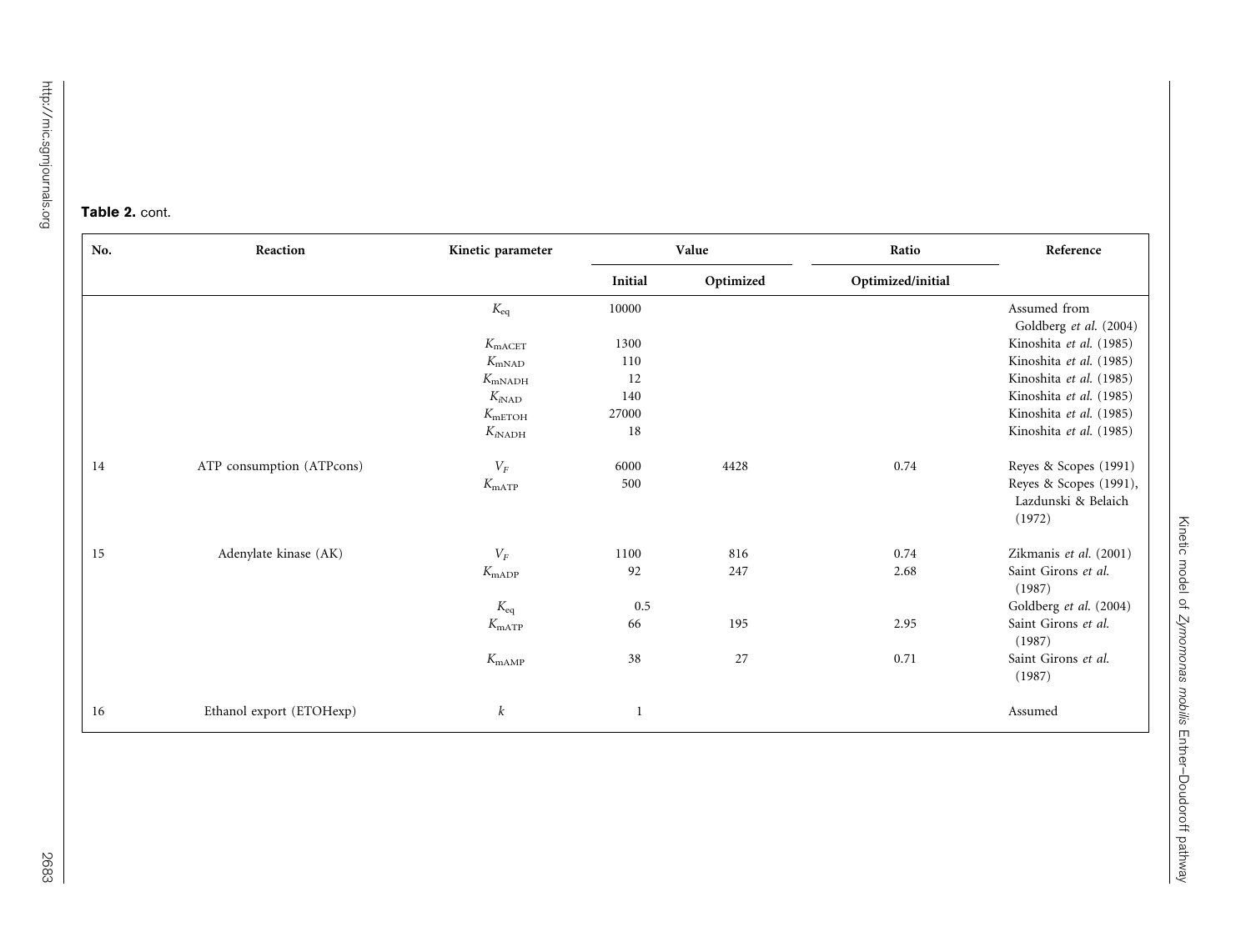<span id="page-10-0"></span>

| Table 3. Comparison of the initial steady-state intermediate concentrations derived by <sup>31</sup> P NMR studies (Barrow et al., 1984) and       |  |
|----------------------------------------------------------------------------------------------------------------------------------------------------|--|
| model predictions after parameter optimization with specific glucose uptake rate 4.9 g $g^{-1}$ h <sup>-1</sup> (grams glucose per gram dry weight |  |
| per hour)                                                                                                                                          |  |

|                                   | Concentration $(\mu M)$ | Ratio |                 |
|-----------------------------------|-------------------------|-------|-----------------|
| Intermediate                      | $31P$ NMR               | Model | $Model/31P$ NMR |
| Glucose 6-phosphate               | 1748                    | 1815  | 1.04            |
| 6-Phosphogluconate                | 280                     | 268   | 0.96            |
| 6-Phosphogluconolactone           |                         | 239   |                 |
| 2-Keto-3-deoxy-6-phosphogluconate | 630                     | 920   | 1.46            |
| Glyceraldehyde 3-phosphate        | 240                     | 354   | 1.48            |
| 1,3-Bisphosphoglycerate           |                         | 4     |                 |
| 3-Phosphoglycerate                | 2688                    | 2774  | 1.03            |
| 2-Phosphoglycerate                | 212                     | 230   | 1.08            |
| Phosphoenolpyruvate               | 189                     | 66    | 0.35            |
| Pyruvate                          |                         | 935   |                 |
| Acetaldehyde                      |                         | 48    |                 |
| <b>NAD</b>                        |                         | 1518  |                 |
| <b>NADH</b>                       |                         | 2982  |                 |
| $ATP*$                            | 1500                    | 1671  | 1.11            |
| $ADP*$                            | 1500                    | 1313  | 0.88            |
| $AMP^*$                           | 500                     | 516   | 1.03            |

\*ATP, ADP and AMP concentrations are assumed according to  $A(X)P$  moiety conservation.

Since specific glucose uptake and ATP consumption rates of the cells from which the extracts were obtained were not reported by [Algar & Scopes \(1985\)](#page-14-0), and our assumed values may slightly differ from those present in situ, further model validation was necessary in order to use it for any predictions. Therefore, we undertook a more detailed examination of the optimized model by simulating consumption of 1 M glucose in cell-free extracts reported in the same study [\(Algar & Scopes, 1985](#page-14-0)). As in the in vitro experiments, we set the initial glucokinase (GK) activity to between 250 and 330 µmol  $l^{-1}$  s<sup>-1</sup> (300 µmol  $l^{-1}$  s<sup>-1</sup>) and proportionally estimated activities for all other enzymes on the basis of previous assumptions and values reported in French-press extracts (Table S2). The total activity of the ADH reaction given by [Algar & Scopes \(1985\)](#page-14-0) was proportionally distributed between both ADH isoenzymes according to the optimized model. ATP consumption activity was set to that used in the cell-free extracts as externally added enzyme - 200 µmol  $1^{-1}$  s<sup>-1</sup> [\(Algar &](#page-14-0) [Scopes, 1985\)](#page-14-0). In order to simulate cell-free conditions, both transport reactions were eliminated from the model, and lastly, since initial concentrations for E-D pathway metabolites were not reported by [Algar & Scopes \(1985\)](#page-14-0), we assumed those according to steady-state concentrations reported for the optimized model (Table 3). Remarkably, the glycolytic flux obtained in silico was very similar to that in the in vitro experiment [\(Table 4](#page-11-0)) and the main difference was the lack of intermediate accumulation which occurred to substantial levels in the experiments. Since metabolite concentrations are much more sensitive to changes in enzyme activity than fluxes, a plausible explanation for the

accumulation of intermediates in the in vitro experiments might be enzyme denaturation during the time-course resulting in a 'drift' in the steady state, whereas the model simulations assume the enzymes are stable and all remain at their initial levels.

Most importantly, in our in silico simulation, the intermediate concentrations obtained were reasonably close to those reported in 31P NMR studies, indicating that computational simulations of the E-D pathway in cell-free extracts reliably simulate the situation in situ [\(Barrow](#page-14-0) et al., 1984). Therefore, one can speculate that there is no specific 'metabolite tunelling' required for the E-D pathway to proceed, and rather that Z. mobilis, in respect to its central glycolytic pathway, can be adequately described as a 'bag of enzymes'.

As demonstrated in other experiments with Z. mobilis cellfree extracts, ATPase activity should match closely glucose consumption, and insufficient ATP consumption leads to accumulation of intermediates such as glucose 6-phosphate [\(Algar & Scopes, 1985\)](#page-14-0). To examine whether this feature can be observed in silico, we undertook a series of simulations where, on varying the rate of ATP consumption, we monitored the concentration of glucose 6 phosphate. Indeed, reduction of generalized ATPase activity in the model by 25 % caused accumulation of glucose 6-phosphate to 27 mM and decline of the glycolytic flux by 12 % 60 min after glucose addition. Apart from the fact that this qualitatively resembles the observations in the in vitro experiments ([Algar & Scopes,](#page-14-0) [1985](#page-14-0)), it indicates the control of the glycolytic flux by ATP consumption. To examine this hypothesis in greater detail,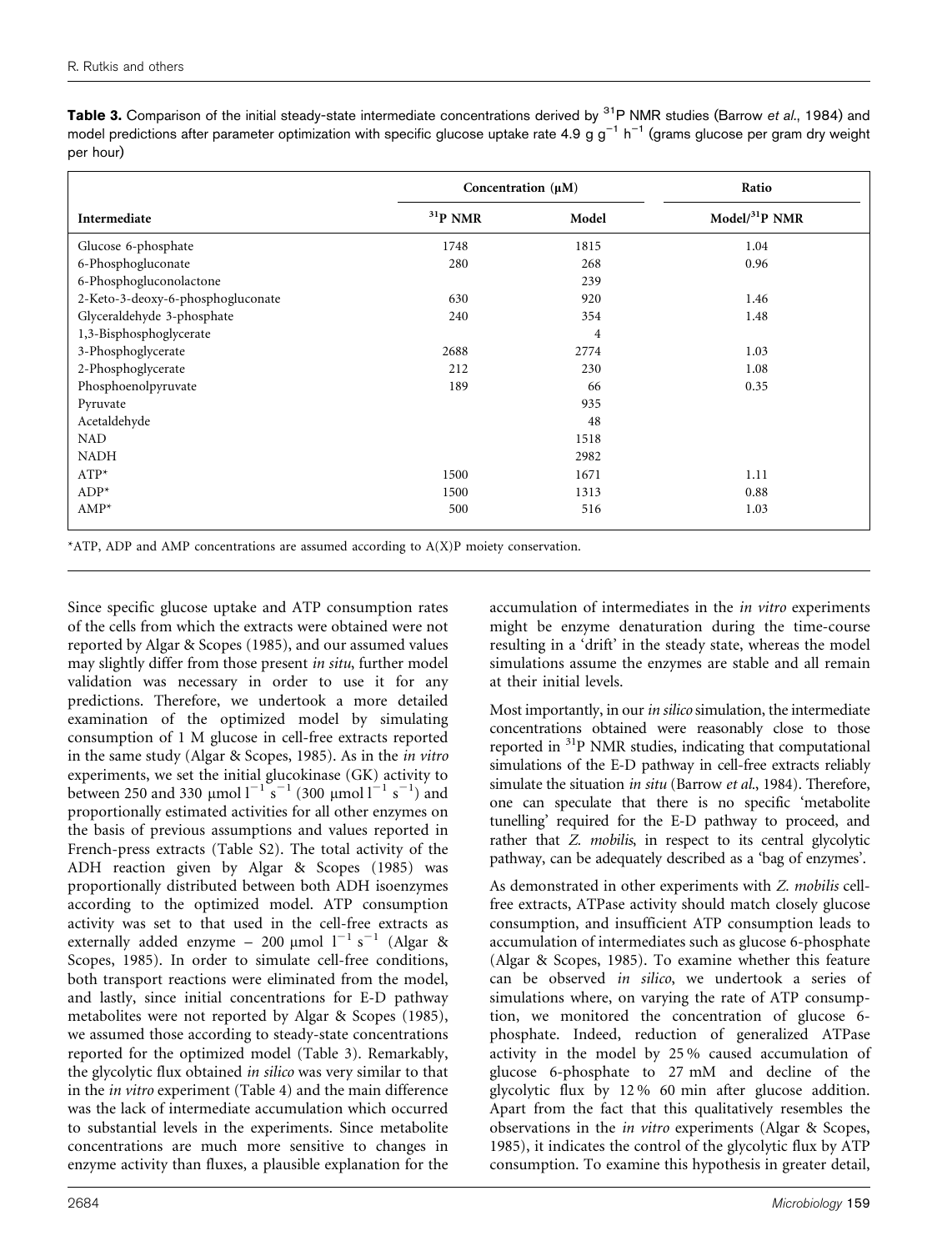|                  |   | Time (min) |      |      |      |      |      |       |  |  |
|------------------|---|------------|------|------|------|------|------|-------|--|--|
| Intermediate     |   | $\bf{0}$   | 1.5  | 5    | 15   | 30   | 45   | 60    |  |  |
| GLUC             |   |            | 0.98 | 0.95 | 0.89 | 0.75 | 0.60 | 0.48  |  |  |
|                  | ♦ | 1.00       | 0.98 | 0.95 | 0.86 | 0.72 | 0.59 | 0.47  |  |  |
| GLUC6P           |   |            | 3.00 | 2.60 | 2.80 | 1.30 | 0.80 | 0.50  |  |  |
|                  | ♦ | 1.82       | 4.04 | 4.64 | 4.86 | 3.77 | 2.55 | 1.50  |  |  |
| PGLUCONATE       |   |            | 0.40 | 0.90 | 2.00 | 2.50 | 1.30 | 0.50  |  |  |
|                  | ♦ | 0.27       | 0.03 | 0.03 | 0.03 | 0.02 | 0.02 | 0.02  |  |  |
| <b>KDPG</b>      |   |            | 1.30 | 1.80 | 3.70 | 4.80 | 6.10 | 7.00  |  |  |
|                  | ♦ | 0.92       | 0.17 | 0.19 | 0.21 | 0.24 | 0.25 | 0.24  |  |  |
| <b>PYR</b>       |   |            | 0.30 | 0.80 | 1.00 | 2.10 | 7.00 | 14.20 |  |  |
|                  | ♦ | 0.94       | 0.25 | 0.24 | 0.23 | 0.22 | 0.21 | 0.20  |  |  |
| ACET             |   |            | 0.10 | 0.80 | 0.70 | 1.10 | 2.00 | 3.00  |  |  |
|                  | ♦ | 0.05       | 2.07 | 2.45 | 3.03 | 3.56 | 3.92 | 4.20  |  |  |
| <b>ETOH</b>      |   |            | 0.03 | 0.08 | 0.23 | 0.45 | 0.73 | 1.04  |  |  |
|                  | ♦ | 0.00       | 0.03 | 0.10 | 0.28 | 0.55 | 0.82 | 1.07  |  |  |
| $NAD+$           |   |            | 0.27 | 0.33 | 1.00 | 1.30 | 1.38 | 1.32  |  |  |
|                  | ♦ | 1.52       | 3.08 | 2.75 | 2.27 | 1.93 | 1.73 | 1.64  |  |  |
| ATP              |   |            | 0.50 | 0.10 | 1.80 | 2.30 | 2.00 | 1.50  |  |  |
|                  | ♦ | 1.67       | 1.91 | 1.84 | 1.69 | 1.50 | 1.35 | 1.19  |  |  |
| Adenylate charge |   |            | 0.25 | 0.05 | 0.69 | 0.68 | 0.43 | 0.38  |  |  |
|                  | ◇ | 0.66       | 0.60 | 0.59 | 0.56 | 0.52 | 0.49 | 0.46  |  |  |

<span id="page-11-0"></span>

|  |  | Table 4. Time-course of metabolite levels (in mM) in cell-free extracts after addition of 1.0 M glucose |  |  |  |  |  |  |  |  |  |
|--|--|---------------------------------------------------------------------------------------------------------|--|--|--|--|--|--|--|--|--|
|--|--|---------------------------------------------------------------------------------------------------------|--|--|--|--|--|--|--|--|--|

 $\blacklozenge$  Data from cell-free experiments by [Algar & Scopes \(1985\)](#page-14-0);  $\diamond$  model simulation. For definitions of intermediates, see Table S1.

we carried out a metabolic control analysis investigation using both the initial model and the model simulating glycolysis in cell-free extracts.

## Control of glycolytic flux under steady-state conditions

We carried out metabolic control analysis (MCA) for both the optimized model and the model simulating glycolysis in cell-free extracts. The generalized ATP-consuming reaction exerted a major control over glycolytic flux with  $C_i^J$  values of 36 and 71% for the optimized and cell-free extract models, respectively. To extend this finding, we also included in the MCA an optimized model with the activity of the generalized ATP-consuming reaction reduced by 15 % ([Table 5](#page-12-0)). As in the experimental cell-free extracts ([Algar & Scopes, 1985\)](#page-14-0), a decrease of generalized ATPase activity resulted in an increase of glucose 6-phosphate steady-state concentration to 16 mM and further reduction of glycolytic flux by almost 10 % ([Table 5\)](#page-12-0). In general, the MCA suggested that the ATP-consuming reaction exerts major control over glycolytic flux and, counterintuitively, revealed a negative flux control coefficient for the GK reaction. This result strongly resembles previous experimental observations with Escherichia coli, suggesting that the majority of flux control  $(>= 75\%)$  resides not inside but outside the glycolytic pathway, i.e. with the enzymes that hydrolyse ATP [\(Koebmann](#page-14-0) et al., 2002). This allowed us to speculate that anabolic reactions, in combination with ATP

also during the 'uncoupled growth' of Z. mobilis when glycolytic flux attains its maximum. [Note that [Reyes &](#page-15-0) [Scopes \(1991\)](#page-15-0) calculate that  $F_0F_1$ -ATPase may contribute over 20 % of the total intracellular ATP turnover.] This is indirectly supported by experiments showing that inhibition of  $H^+$ -dependent ATPase results in decline of glycolytic flux and increase of Z. mobilis growth yields, suggesting the competition between anabolic and ATPdissipating reactions (Rutkis and others, unpublished). [Flamholz](#page-14-0) et al. (2013) proposed that generally the E-D pathway is favoured by microbes that rely largely on other sources of ATP, so that its lower yield relative to the EMP is insignificant compared with the saving in protein investment in enzymes that they propose arises because of the greater thermodynamic driving force per step. They noted, however, that Z. mobilis is an exception as it does not have an additional major source of ATP.

dissipation by  $F_0F_1$ -ATPase, control the glycolytic flux

Metabolic control analysis also demonstrates why attempts in the past to increase the glycolytic flux in Z. mobilis through overexpression of glycolytic enzymes have been unsuccessful. Negligible flux control coefficients for the majority of the E-D pathway reactions [\(Table 5\)](#page-12-0) partly explain why overexpression of a few intuitively chosen enzymes has not resulted in the increase of glycolytic flux ([Arfman](#page-14-0) et al., 1992; [Snoep](#page-15-0) et al., 1995). According to MCA, only the pyruvate decarboxylase (PDC) reaction exerts substantial control with  $C_i^J$  values reaching 27% in the optimized model. Based on the flux control coefficients we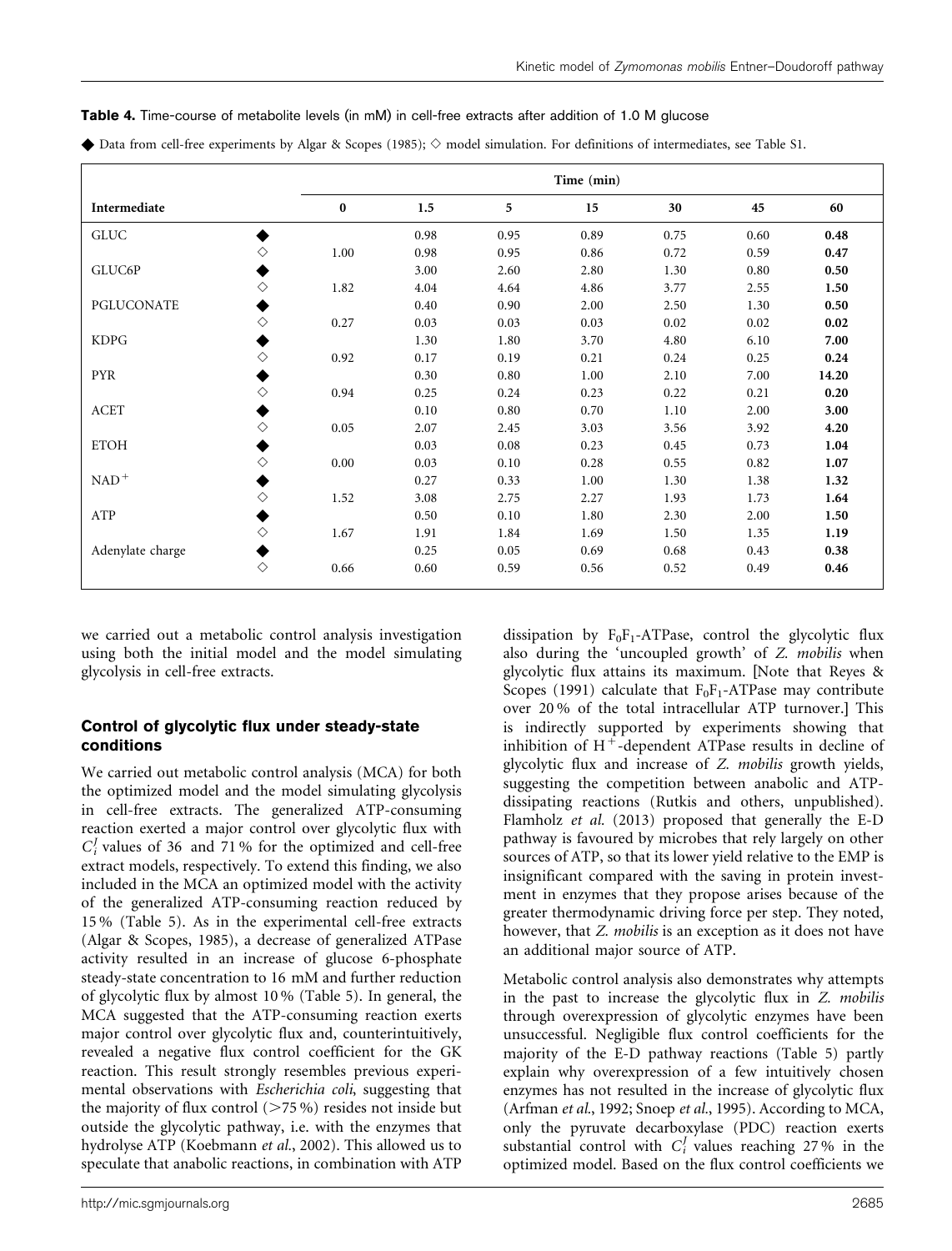## <span id="page-12-0"></span>**Table 5.** Scaled flux control coefficients  $C_i^J$  of the glycolytic flux in the E-D pathway

Control coefficients above 5 % are shown in bold type.

| <b>Reaction</b>                                      | Specific glucose uptake rate $(q)$ |                  |                  |  |  |
|------------------------------------------------------|------------------------------------|------------------|------------------|--|--|
|                                                      | $4.5*$                             | 4.9 <sub>†</sub> | $0.197 \ddagger$ |  |  |
| $1$ GF – glucose facilitator                         | $\Omega$                           |                  |                  |  |  |
| 2 GK – glucokinase                                   |                                    | -8               |                  |  |  |
| 3 GPD - glucose-6-phosphate dehydrogenase            |                                    |                  |                  |  |  |
| 4 PGL - 6-phosphogluconolactonase                    |                                    |                  |                  |  |  |
| 5 PGD – 6-phosphogluconate dehydratase               |                                    |                  |                  |  |  |
| 6 KDPGA – 2-keto-3-deoxy-6-phosphogluconate aldolase |                                    |                  |                  |  |  |
| 7 GAPD - glyceraldehyde-3-phosphate dehydrogenase    |                                    |                  |                  |  |  |
| 8 PGK - 3-phosphoglycerate kinase                    |                                    |                  |                  |  |  |
| 9 PGM - phosphoglycerate mutase                      |                                    | 6                |                  |  |  |
| 10 ENO – enolase                                     | 11                                 | 23               |                  |  |  |
| 11 PYK – pyruvate kinase                             |                                    | 5                |                  |  |  |
| 12 PDC – pyruvate decarboxylase                      | 11                                 | 27               |                  |  |  |
| 13 ADH I - alcohol dehydrogenase I                   | $\theta$                           |                  |                  |  |  |
| 13 ADH II - alcohol dehydrogenase II                 |                                    |                  | h                |  |  |
| 14 ATPcons - ATP consuming reactions                 | 70                                 | 36               | 71               |  |  |
| 15 AK – adenylate kinase                             | 0                                  | 0                | $\theta$         |  |  |
| 16 ETOHexp - ethanol transport                       | $\Omega$                           | 0                |                  |  |  |

\*Optimized model with reduced activity of the generalized ATP-consuming reaction by 15% – 4400 µmol  $1^{-1}$  s<sup>-1</sup> to 3800 µmol  $1^{-1}$  s<sup>-1</sup>. DOptimized model.

‡Simulation of the cell-free experiment by [Algar & Scopes \(1985\).](#page-14-0)

obtain, and earlier reported enzyme activities in recombinant strains (Snoep et al.[, 1995\)](#page-15-0), we have used equation 5 to calculate the anticipated effects of glyceraldehyde-3-phosphate dehydrogenase (GAPD), 3-phosphoglycerate kinase (PGK), phosphoglycerate mutase (PGM), ADH I, ADH II and PDC overexpression on glycolytic flux in the E-D pathway and compared this to values calculated from experimental data ([Table 6](#page-13-0)). As was observed experimentally, for all enzymes with the exception of PDC, the calculations suggested little or no increase of glycolytic flux in recombinant strains without addition of IPTG, when enzyme activity was increased just a few times. The significantly higher flux control coefficient for the PDC reaction suggested that overexpression of this enzyme more than threefold may lead to an increase of glycolytic flux of almost 23 %. However, such an increase was not observed experimentally; further, experimental observations revealed that a more than 10-fold increase of enzyme activity after addition of 2 mM IPTG slowed down glycolysis by up to 25 %. Given our calculations, this indirectly confirms earlier suggestions that the protein burden effect indeed might be a serious side effect of overexpression of enzymes possessing little or no control over the flux in the E-D pathway. However, in Z. mobilis, enzymes involved in fermentation compose as much as 50 % of total protein ([Algar & Scopes,](#page-14-0) [1985\)](#page-14-0), so the protein burden effect might not be as pronounced in other micro-organisms where wild-type levels of E-D pathway enzymes are not so great. Nevertheless,

according to equation 3, simultaneous overexpression of PDC, enolase (ENO) and PGM below the protein burden threshold has the potential to increase the glycolytic flux up to 25% (6.6 g  $g^{-1}$  h<sup>-1</sup>). This clearly demonstrates that the optimized model could serve to develop efficient metabolic engineering strategies for Z. mobilis in spite of the protein burden effect. Note also that the EMP pathway (Embden Meyerhof Parnas pathway) could not generate an equivalent glycolytic flux in Z. mobilis according to the calculations of [Flamholz](#page-14-0) et al. (2013), which suggest that the EMP pathway would need not less than 3.5 times the protein investment for the same flux, which would be infeasible given the 50 % of cell protein already devoted to the E-D pathway.

#### Co-response analysis and experimental validation

We have recently made measurements of the response of ATP concentration and glycolytic flux to inhibition of ATPase by dicyclohexylcarbodiimide in wild-type Z. mobilis and two respiratory chain mutants, cytB and cydB (Rutkis and others, unpublished). The measurements have been used in neither the construction of the model nor parameter estimation. They allow calculation of the ATP : glycolytic flux co-response coefficient with respect to ATPase using equation 8, as shown in Table S3. The same co-response coefficient can be calculated from the model by simulating it with different levels of ATPase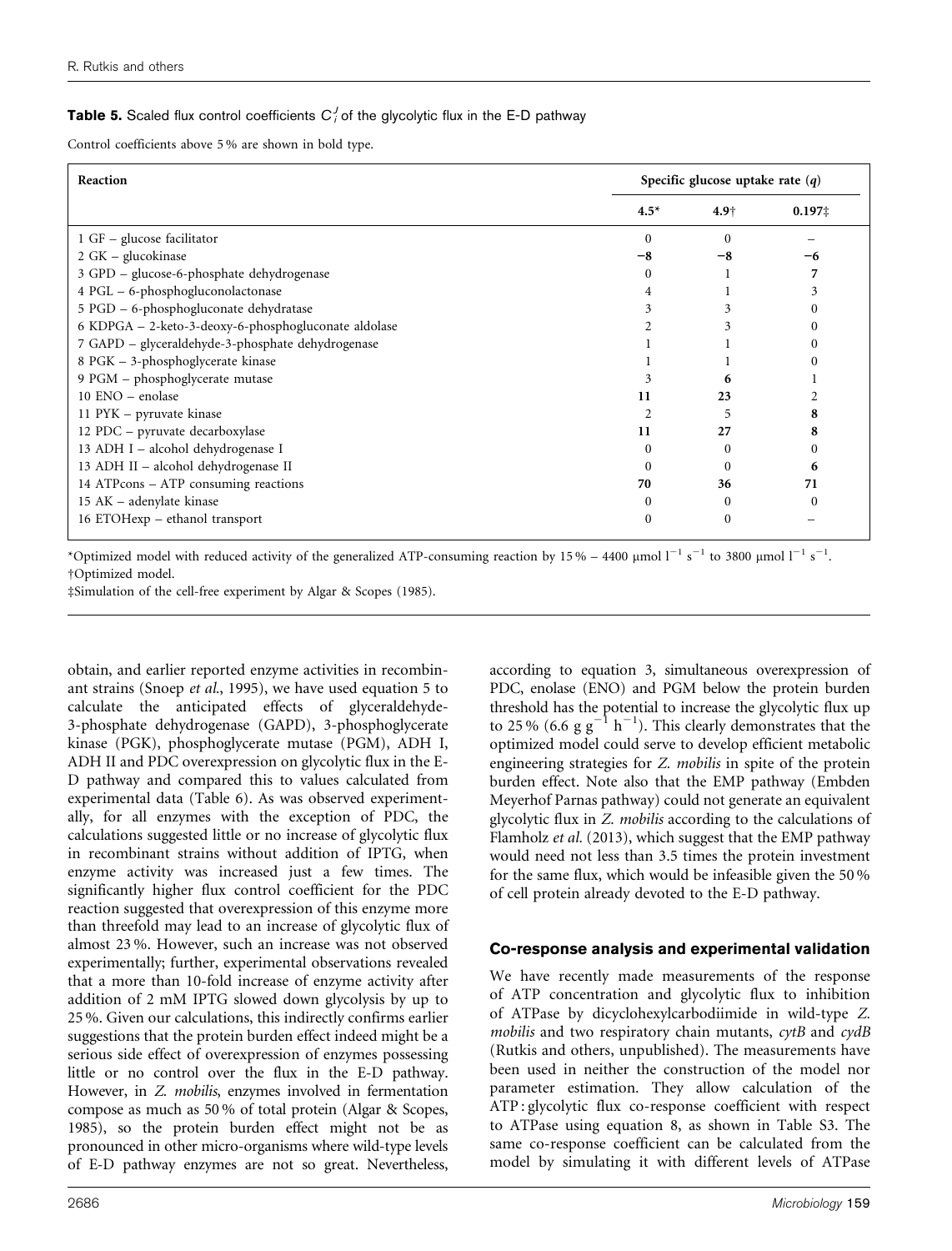| Reaction                                        | Flux increase value $(f)$ |                         |                      |           |  |  |  |
|-------------------------------------------------|---------------------------|-------------------------|----------------------|-----------|--|--|--|
|                                                 |                           | <b>Model simulation</b> | Experimental values* |           |  |  |  |
|                                                 | 0 mM IPTG                 | 2 mM IPTG               | 0 mM IPTG            | 2 mM IPTG |  |  |  |
| GAPD – glyceraldehyde 3-phosphate dehydrogenase | 1.006                     | 1.009                   | 0.985                | 0.748     |  |  |  |
| PGK - 3-phosphoglycerate kinase                 | 1.004                     | 1.009                   | 0.956                | 0.655     |  |  |  |
| PGM - phosphoglycerate mutase                   | 1.012                     | 1.029                   | 1.005                | 0.995     |  |  |  |
| PDC - pyruvate decarboxylase                    | 1.229                     |                         | 0.903                |           |  |  |  |
| ADH I - alcohol dehydrogenase I                 | 1.000                     | 1.000                   | 0.985                | 0.767     |  |  |  |
| ADH II - alcohol dehydrogenase II               | 1.000                     | 1.000                   | 0.981                | 0.883     |  |  |  |

<span id="page-13-0"></span>**Table 6.** Calculated flux increase values ( $\hat{h}$  for model simulation and experimental data

\*According to Snoep et al. [\(1995\).](#page-15-0)

activity. The experimental and simulated values are shown in Fig. 2, plotted against the glycolytic flux.

The results show that the model correctly captures the relationship between ATP concentration and glycolytic flux for both wild-type and respiratory mutant strains, and also implies that the respiratory deletions have not affected the regulatory pattern of the E-D pathway and catabolic ATP yield per unit of consumed glucose. At the highest glycolytic flux considered (about 4.6  $\frac{g}{g}g^{-1}$  h<sup>-1</sup>, ln value 1.53), the coresponse coefficient is approximately  $-4.0$ . This shows that at this point, ATP homeostasis is poor, since a 1 % increase in glycolytic flux would be associated with a 4 % decrease in ATP concentration. At a flux of about 3.9  $\text{g g}^{-1} \text{ h}^{-1}$ , the coresponse coefficient is smaller in magnitude, close to  $-1.0$ , where a 1% increase in glycolytic flux is linked to a 1% decrease in ATP concentration. At the lowest glycolytic flux

obtained with the lowest ATPase activities (3.0  $\text{g g}^{-1} \text{ h}^{-1}$ , ln value 1.1), the co-response coefficient is about  $-0.23$ , so that ATP homeostasis is much improved in that it takes a 4 % change in glycolytic flux to produce a 1 % change in ATP concentration in the opposite direction.

## CONCLUSIONS

In this study, by using available kinetic parameters, we have developed an in silico model of the Z. mobilis E-D pathway that also incorporates both ADHs, transport reactions and reactions related to ATP metabolism. Even though parameters of the rate equations were optimized with respect to a single set of conditions, the resulting kinetic model was able to achieve good agreement with previous experimental studies both *in situ* and *in vitro*. The analysis suggests that



Fig. 2. Experimental and simulated co-response coefficients. ATP and glycolytic flux measurements were made in the absence and presence of 50 µM dicyclohexylcarbodiimide on wild-type and two mutant strains. Co-response coefficients [Coresp  $(ATP:J)$ ] were calculated as in equation 8. The log of the glycolytic flux  $(lnJ)$  in the uninhibited bacteria averaged 1.5; inhibition of the ATPase lowered the flux and increased the ATP levels. The experimental points are plotted as the mean log value of the flux for the pair of values used for the calculation of the co-response.  $\blacklozenge$ , Zm6;  $\blacklozenge$ , Zm6-cytB;  $\blacktriangle$ , Zm6-cydB;  $\bigcirc$ , model simulation.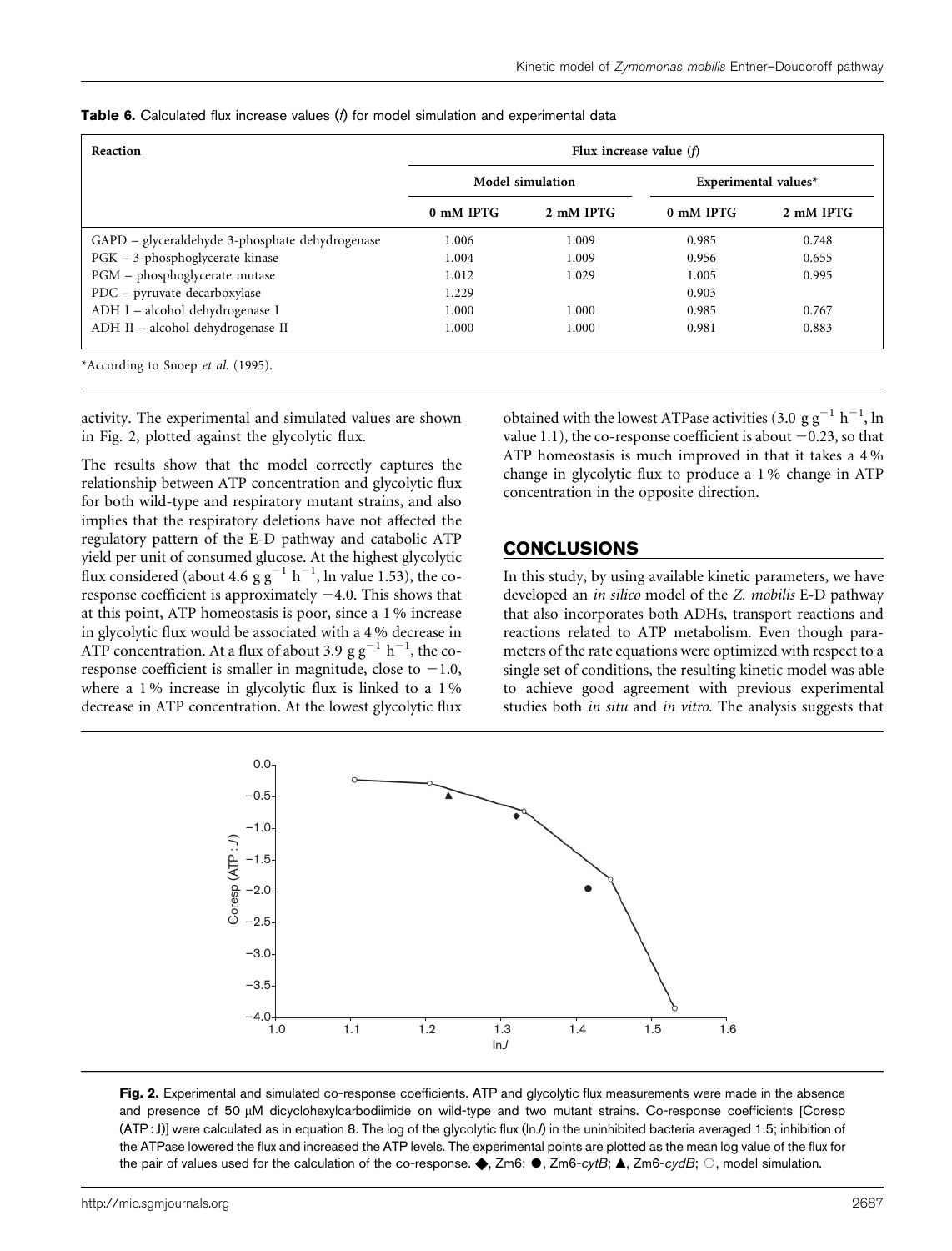<span id="page-14-0"></span>the central glycolytic pathway of Z. mobilis can be adequately described as a 'bag of enzymes' and there is no a priori need to invoke 'metabolite channelling' to explain its properties.

MCA analysis revealed that the majority of flux control resides not inside, but outside the E-D pathway. That strongly suggests the need to look for more complex solutions to increasing the glycolytic flux than overexpression of certain E-D pathway enzyme(s). Since the ATPconsuming reactions exerted a major control over the flux in the E-D pathway, their increase, within physiological capacity, making growth more uncoupled, might serve as the appropriate strategy to increase the glycolytic flux in Z. mobilis. However, the co-response analysis indicates that cellular ATP homeostasis declines to a critical degree.

On a broader perspective, many other bacteria use the E-D pathway, and this new model may act as a template for simulating their metabolism.

## ACKNOWLEDGEMENTS

This work was funded by Latvian European Social Fund projects 2009/ 027/1DP/1.1.1.2.0/09/APIA/VIAA/128 and 2009/0138/1DP/1.1.2.1.2/ 09/IPIA/VIAA/004.

## REFERENCES

Algar, E. M. & Scopes, R. K. (1985). Studies on cell-free metabolism: ethanol production by extracts of Zymomonas mobilis. J Biotechnol 2, 275–287.

Altintas, M. M., Eddy, C. K., Zhang, M., McMillan, J. D. & Kompala, D. S. (2006). Kinetic modeling to optimize pentose fermentation in Zymomonas mobilis. Biotechnol Bioeng 94, 273–295.

Atkinson, D. E. (1968). The energy charge of the adenylate pool as a regulatory parameter. Interaction with feedback modifiers. Biochemistry 7, 4030–4034.

Arfman, N., Worrell, V. & Ingram, L. O. (1992). Use of the tac promoter and lacP for the controlled expression of Zymomonas mobilis fermentative genes in Escherichia coli and Zymomonas mobilis. J Bacteriol 174, 7370– 7378.

Barrow, K. D., Collins, J. G., Norton, R. S., Rogers, P. L. & Smith, G. M. (1984). 31P nuclear magnetic resonance studies of the fermentation of glucose to ethanol by Zymomonas mobilis. J Biol Chem 259, 5711–5716.

Bisswanger, K. (2002). Enzyme Kinetics - Principles and Methods. Weinheim: Wiley.

Bringer-Meyer, S., Schimz, K. L. & Sahm, H. (1986). Pyruvate decarboxylase from Zymomonas mobilis: Isolation and partial characterization. Arch Microbiol 146, 105–110.

Cornish-Bowden, A. & Hofmeyr, J.-H. S. (1994). Determination of control coefficients in intact metabolic systems. Biochem J 298, 367– 375.

De Graaf, A. A., Striegel, K., Wittig, R. M., Laufer, B., Schmitz, G., Wiechert, W., Sprenger, G. A. & Sahm, H. (1999). Metabolic state of Zymomonas mobilis in glucose-, fructose-, and xylose-fed continuous cultures as analysed by 13C- and 31P-NMR spectroscopy. Arch Microbiol 171, 371–385.

Desiniotis, A., Kouvelis, V. N., Davenport, K., Bruce, D., Detter, C., Tapia, R., Han, C., Goodwin, L. A., Woyke, T. & other authors (2012). Complete genome sequence of the ethanol-producing Zymomonas mobilis subsp. mobilis centrotype ATCC 29191. J Bacteriol 194, 5966–5967.

DiMarco, A. A. & Romano, A. H. (1985). D-Glucose transport system of Zymomonas mobilis. Appl Environ Microbiol 49, 151–157.

Doelle, H. W. (1982). Kinetic characteristics and regulatory mechanisms of glucokinase and fructokinase from Zymomonas mobilis. European J Appl Microbiol Biotechnol 14, 241–246.

Fell, D. A. (1992). Metabolic control analysis: a survey of its theoretical and experimental development. Biochem J 286, 313–330.

Flamholz, A., Noor, E., Bar-Even, A., Liebermeister, W. & Milo, R. (2013). Glycolytic strategy as a tradeoff between energy yield and protein cost. Proc Natl Acad Sci U S A 110, 10039–10044.

Glaser, L. & Brown, D. H. (1955). Purification and properties of Dglucose-6-phosphate dehydrogenase. J Biol Chem 216, 67–79.

Goldberg, R. N., Tewari, Y. B. & Bhat, T. N. (2004). Thermodynamics of enzyme-catalyzed reactions – a database for quantitative biochemistry. Bioinformatics 20, 2874–2877.

Hofmeyr, J.-H. S., Cornish-Bowden, A. & Rohwer, J. M. (1993). Taking enzyme kinetics out of control; putting control into regulation. Eur J Biochem 212, 833–837.

Hoops, S., Sahle, S., Gauges, R., Lee, C., Pahle, J., Simus, N., Singhal, M., Xu, L., Mendes, P. & Kummer, U. (2006). COPASI - a COmplex PAthway SImulator. Bioinformatics 22, 3067–3074.

Hoppner, T. C. & Doelle, H. W. (1983). Purification and kinetic characteristics of pyruvate decarboxylase and ethanol dehydrogenase from Zymomonas mobilis in relation to ethanol production. Eur J Appl Microbiol Biotechnol 17, 152–157.

Jones, C. W. & Doelle, H. W. (1991). Kinetic control of ethanol production by Zymomonas mobilis. Appl Microbiol Biotechnol 35, 4–9.

Kacser, H. & Burns, J. A. (1979). Molecular democracy: who shares the controls? Biochem Soc Trans 7(5), 1149–1160.

Kalnenieks, U., De Graaf, A. A., Bringer-Meyer, S. & Sahm, H. (1993). Oxidative phosphorylation in Zymomonas mobilis. Arch Microbiol 160, 74–79.

Kalnenieks, U., Galinina, N., Strazdina, I., Kravale, Z., Pickford, J. L., Rutkis, R. & Poole, R. K. (2008). NADH dehydrogenase deficiency results in low respiration rate and improved aerobic growth of Zymomonas mobilis. Microbiology 154, 989–994.

Kinoshita, S., Kakizono, T., Kadota, K., Das, K. & Taguchi, H. (1985). Purification of two alcohol dehydrogenases from Zymomonas mobilis and their properties. Appl Microbiol Biotechnol 22, 249–254.

Koebmann, B. J., Westerhoff, H. V., Snoep, J. L., Nilsson, D. & Jensen, P. R. (2002). The glycolytic flux in Escherichia coli is controlled by the demand for ATP. J Bacteriol 184, 3909–3916.

Kouvelis, V. N., Davenport, K. W., Brettin, T. S., Bruce, D., Detter, C., Han, C. S., Nolan, M., Tapia, R., Damoulaki, A. & other authors (2011). Genome sequence of the ethanol-producing Zymomonas mobilis subsp. pomaceae lectotype strain ATCC 29192. J Bacteriol 193, 5049–5050.

Kouvelis, V. N., Saunders, E., Brettin, T. S., Bruce, D., Detter, C., Han, C., Typas, M. A. & Pappas, K. M. (2009). Complete genome sequence of the ethanol producer Zymomonas mobilis NCIMB 11163. J Bacteriol 191, 7140–7141.

Krietsch, W. K. G. & Bücher, T. (1970). 3-Phosphoglycerate kinase from rabbit skeletal muscle and yeast. Eur J Biochem 17, 568–580.

Lazdunski, A. & Belaich, J. P. (1972). Uncoupling in bacterial growth: ATP pool variation in Zymomonas mobilis cells in relation to different uncoupling conditions of growth. J Gen Microbiol 70, 187–197.

Lee, K. J., Skotnicki, M. L., Tribe, D. E. & Rogers, P. L. (1980). Kinetic studies on a highly productive strain of Zymomonas mobilis. Biotechnol Lett 2, 339–344.